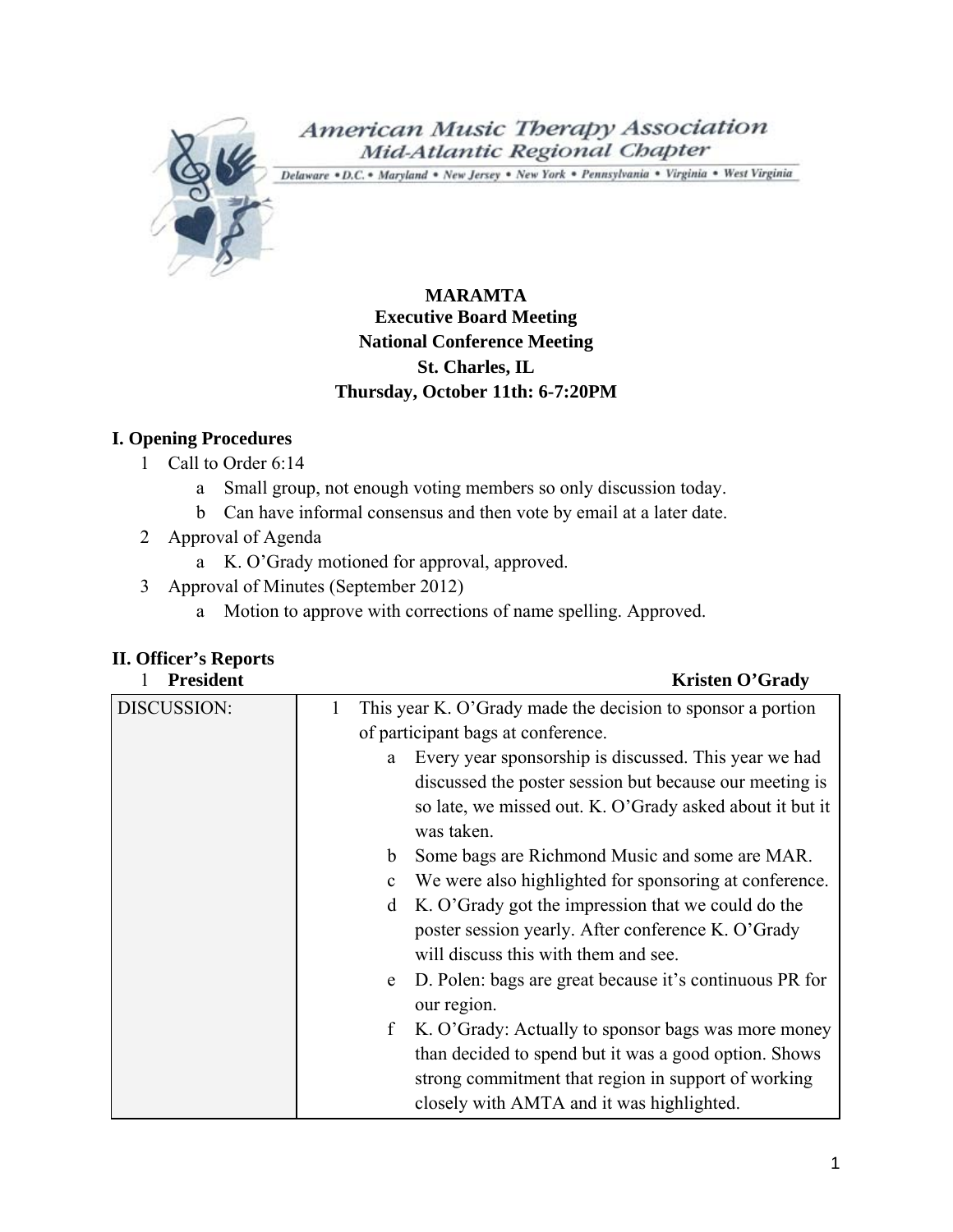|                      | $\overline{2}$ | Thank D. Polen for stepping into role of assembly chair and          |
|----------------------|----------------|----------------------------------------------------------------------|
|                      |                | appreciate you being here and coming into this.                      |
|                      | 3              | Masters level entry follow up (for Scranton):                        |
|                      |                | Felt that availability of concurrent session would be<br>a           |
|                      |                | great for members to come and express                                |
|                      |                | opinions/concerns/feedback. There is currently a                     |
|                      |                | subgroup that's working on the continuing examination                |
|                      |                | of masters level entry and they are collecting                       |
|                      |                | information.                                                         |
|                      |                | At Scranton we could have a town hall meeting or<br>b                |
|                      |                | concurrent, but not so formal as in last regional                    |
|                      |                | conference.                                                          |
|                      |                | There are some members in our region that serve on<br>$\mathbf c$    |
|                      |                | this subgroup and could facilitate it. If we're interested,          |
|                      |                | it wouldn't be as formal and we wouldn't pick up any                 |
|                      |                | expense.                                                             |
|                      |                | K. O'Grady will discuss with M. Viega and B. Sutton.<br>d            |
|                      | 4              | We will be hosting Mary Ellen Wiley (AMTA pres) at                   |
|                      |                | conference for some part. Not sure what format that will take        |
|                      |                | just yet.                                                            |
|                      | 5              | Treasurer Elect position was discussed before, due to the time       |
|                      |                | consuming duties. The National Office asked: Could we                |
|                      |                | consider hiring a bookkeeper for 2 hours per month to help           |
|                      |                | reconcile the books and do rote tasks that consume the               |
|                      |                | Treasurer's time.                                                    |
|                      |                | K. O'Grady will ask N. Anderson (current Treasurer)<br>a             |
|                      |                | and see what she thinks (instead of treasurer elect).                |
|                      |                | B. Wheeler: could we try and see if it goes well?<br>b               |
|                      |                | K. O'Grady: it would be a quick solution rather than<br>$\mathbf{c}$ |
|                      |                | adding to board and bylaws changes. Might be                         |
|                      |                | effective. Other point made, if region kept same one,                |
|                      |                | they'd have long term view and might be helpful.                     |
|                      |                | AMTA thinking of professional bookkeeper. Retired                    |
|                      |                | senior volunteer might want to do it too and more cost               |
|                      |                | effective.                                                           |
| CONCLUSION:          |                | K. O'Grady will speak to N. Anderson about bookkeeper option.        |
| <b>ACTION ITEMS:</b> |                |                                                                      |
| <b>PERSON</b>        |                |                                                                      |
| <b>RESPONSIBLE:</b>  |                |                                                                      |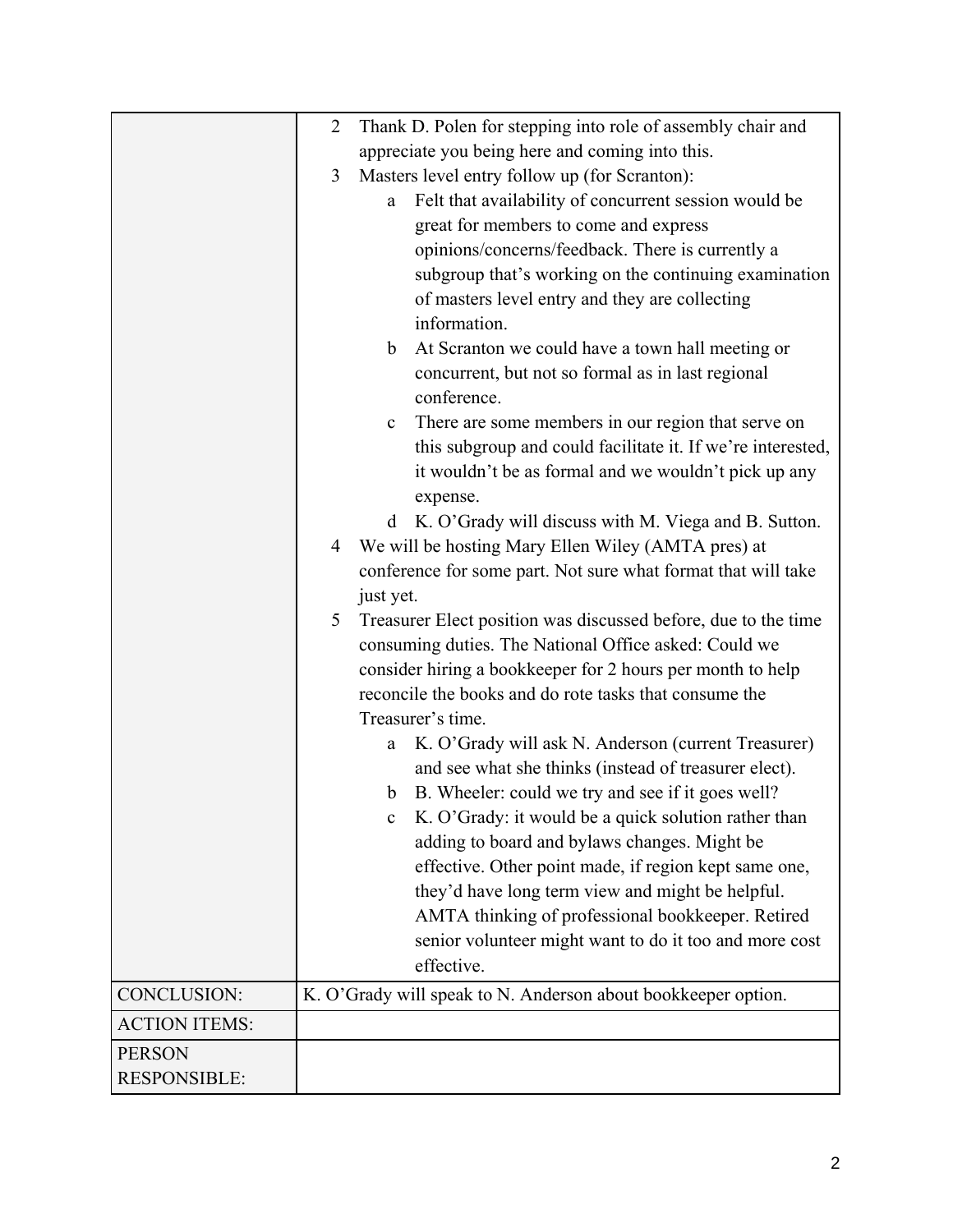| <b>President Elect</b><br>$\overline{2}$ |              | <b>Julie Neal</b>                                                 |  |  |
|------------------------------------------|--------------|-------------------------------------------------------------------|--|--|
| DISCUSSION:                              | $\mathbf{1}$ | Made a poster for the booth. M. Viega sent logo and J. Neal       |  |  |
|                                          |              | created it. J. Neal is the point person for the booth. Students   |  |  |
|                                          |              | are there selling water bottles. When you're at conference and    |  |  |
|                                          |              | in the exhibit hall, please look at the other regions' booths and |  |  |
|                                          |              | see what's working and what catches your eye (and what's not      |  |  |
|                                          |              | working) so we can see where to go with our booth.                |  |  |
|                                          | a            | J. Neal noticing some of the programs (universities and           |  |  |
|                                          |              | others) have large professionally done displays.                  |  |  |
|                                          | b            | K. O'Grady: we have one of those and it's very nice.              |  |  |
|                                          |              | We've had a lot of push back that it's costly and                 |  |  |
|                                          |              | cumbersome to store. So they haven't been making it               |  |  |
|                                          |              | here.                                                             |  |  |
|                                          | $\mathbf c$  | Donna P: has one (old model one) very heavy and                   |  |  |
|                                          |              | cumbersome to travel with and store.                              |  |  |
|                                          | d            | Anita: got one for Marywood but too heavy at 100 lbs              |  |  |
|                                          |              | and if shipped, cost and someone to receive it.                   |  |  |
|                                          | ${\rm e}$    | J. Neal: have to pay hotel to move things for you and             |  |  |
|                                          |              | there's expense and coordination that can be seen as a            |  |  |
|                                          |              | hassle.                                                           |  |  |
|                                          | f            | K. O'Grady: Background: the conf booth has been an                |  |  |
|                                          |              | item of discussion that started off with the display as           |  |  |
|                                          |              | being heavy and difficult/expensive to move and idea              |  |  |
|                                          |              | grew bigger: what is purpose, how should we use that              |  |  |
|                                          |              | space, etc. Since AMTA is located in MAR, we have a               |  |  |
|                                          |              | mutual agreement that we exhibit for free at each                 |  |  |
|                                          |              | other's conferences. What do we want to do with this              |  |  |
|                                          |              | space?<br>Ideas: publicize regional conferences, PR materials     |  |  |
|                                          | g            | available, list of schools/internship sites, etc.                 |  |  |
|                                          |              | Cumbersome for someone in that role to move the                   |  |  |
|                                          |              | display and it is a deterrent for PR person because of            |  |  |
|                                          |              | the display. We need a nice presence though, so have to           |  |  |
|                                          |              | do something and not have an empty table.                         |  |  |
|                                          | $\mathbf{h}$ | J. Neal: which is why I'd like you to look around and             |  |  |
|                                          |              | get ideas from objective eye what do like/not like                |  |  |
|                                          | $\mathbf{1}$ | J. Neal: talked about digital picture frame with info             |  |  |
|                                          |              | scrolling.                                                        |  |  |
|                                          | j            | E. Walsh: students will flock to internship sites info.           |  |  |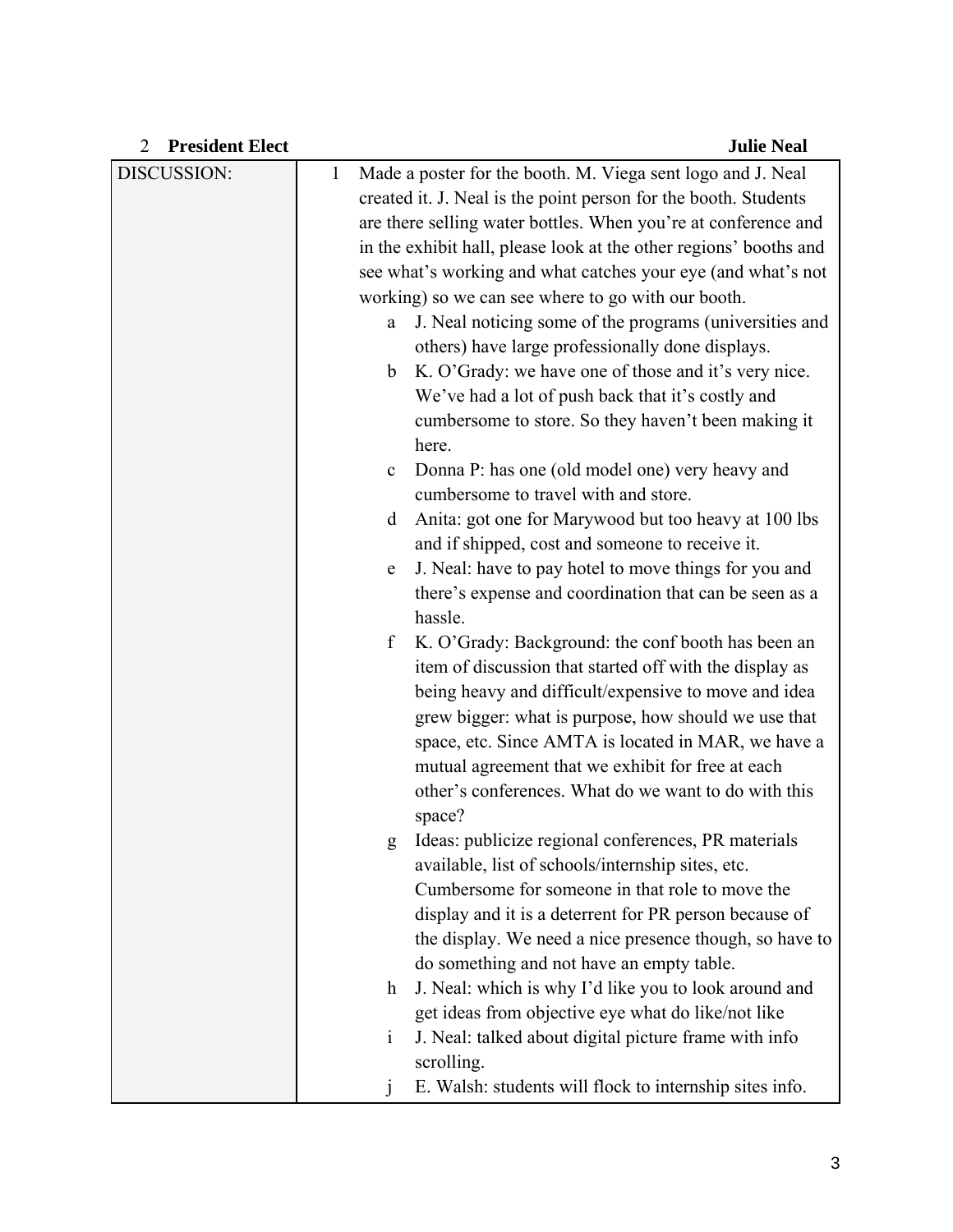|                    |                | $\bf k$      | D. Polen: free advertisement for sites.                                                                               |
|--------------------|----------------|--------------|-----------------------------------------------------------------------------------------------------------------------|
|                    |                | 1            | J. Neal: as a PR committee, asking internship sites to                                                                |
|                    |                |              | send materials to set out on the table.                                                                               |
|                    |                | m            | K. O'Grady: the problem with ipad or computer is we                                                                   |
|                    |                |              | can't leave it there alone so we would need someone                                                                   |
|                    |                |              | there all the time to start it up and watch it. And                                                                   |
|                    |                |              | concern of space, ipad small and limited effect.                                                                      |
|                    |                | n            | A. Gadberry: a table cloth is needed.                                                                                 |
|                    |                | $\mathbf 0$  | B. Wheeler: one thing about display, we pay for certain                                                               |
|                    |                |              | things and we may want to pay someone to pack it up,                                                                  |
|                    |                |              | store it and get it to next conference. Doesn't have to be                                                            |
|                    |                |              | done by PR.                                                                                                           |
|                    |                | p            | J. Neal: some booths just have banner and they hook it                                                                |
|                    |                |              | over top of bar. And it's just as eye catching. Could be                                                              |
|                    |                |              | fabric so could fold it up.                                                                                           |
|                    |                | q            | B. Wheeler: The listserv recently talked about a fabric                                                               |
|                    |                |              | poster, maybe that would be easier.                                                                                   |
|                    |                | r            | K. O'Grady: wonderful if the PR committee could put                                                                   |
|                    |                |              | together a strong proposal or idea that's well thought                                                                |
|                    |                |              | out and let us know what's realistic and this is how                                                                  |
|                    |                |              | much it would cost. Wonderful ideas and valuable but                                                                  |
|                    |                |              | think could be committee work and maybe bring that                                                                    |
|                    |                |              | back. (Thankful for A. Gadberry here for J. Carpente)                                                                 |
|                    | $\overline{2}$ |              | J. Neal: nervous about the proposed change to the bylaws                                                              |
|                    |                |              | regarding professionals changing to student status and voting                                                         |
|                    |                |              | rights/serving on board. What I'm asking of you today is to                                                           |
|                    |                |              | hash out how to present this to membership at business                                                                |
|                    |                | meeting.     | a K. O'Grady: if want, it can go in newsletter. You can                                                               |
|                    |                |              | formulate proposed changes with committee and go in                                                                   |
|                    |                |              | newsletter to give them the opportunity to study it.                                                                  |
|                    |                | $\mathbf b$  | J. Neal: will not bring it up this time.                                                                              |
|                    |                | $\mathbf{c}$ | B. Sutton: but can let them know to check the                                                                         |
|                    |                |              | newsletter for proposed changes to come so they can                                                                   |
|                    |                |              | review, then we can vote at next meeting.                                                                             |
|                    |                | d            | K. O'Grady: at the first meeting can present it (not for<br>vote) and next day it will be on the floor (in the Spring |
|                    |                |              | in Scranton).                                                                                                         |
| <b>CONCLUSION:</b> | $\mathbf{1}$   |              | PR committee will present a proposal to EB concerning                                                                 |
|                    |                |              | MAR's table in the exhibit hall at national conferences.                                                              |
|                    | 2              |              | Proposed bylaws changes will be presented at the Scranton                                                             |
|                    |                | conference.  |                                                                                                                       |
|                    |                |              |                                                                                                                       |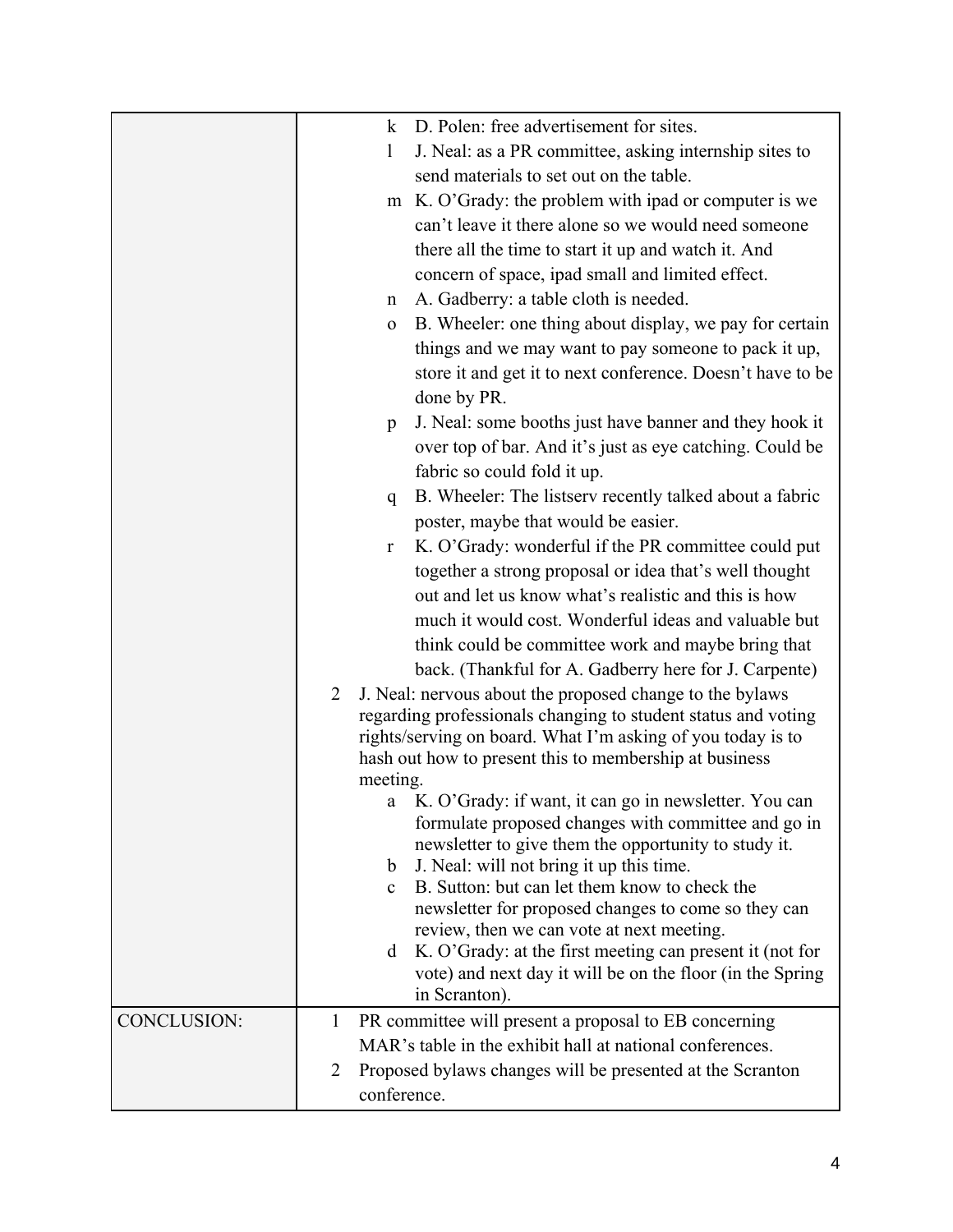| <b>ACTION ITEMS:</b> |  |
|----------------------|--|
| <b>PERSON</b>        |  |
| <b>RESPONSIBLE:</b>  |  |

| <b>Past President</b> | K. O'Grady for Debbie Benkovitz     |
|-----------------------|-------------------------------------|
| DISCUSSION:           | Nomination Committee                |
|                       | a Please send names to D. Benkovitz |
| <b>CONCLUSION:</b>    | Nominations needed                  |
| <b>ACTION ITEMS:</b>  |                                     |
| <b>PERSON</b>         |                                     |
| <b>RESPONSIBLE:</b>   |                                     |

# **4 Archivist Barbara Wheeler** DISCUSSION: 1 Report in Board Book Pg. 11. Nothing to report CONCLUSION: 2 Nominations needed ACTION ITEMS: PERSON RESPONSIBLE:

**5 Historian Carol Shulstis**

| waawuw                               |                                                                                                                                                                       |
|--------------------------------------|-----------------------------------------------------------------------------------------------------------------------------------------------------------------------|
| DISCUSSION:                          | Got the Mary Boyle interview into a readable format and onto<br>a DVD and can get software to edit it. Will try to edit it soon<br>and put it into the archival DVDs. |
| <b>CONCLUSION:</b>                   |                                                                                                                                                                       |
| <b>ACTION ITEMS:</b>                 |                                                                                                                                                                       |
| <b>PERSON</b><br><b>RESPONSIBLE:</b> |                                                                                                                                                                       |

# **6 VP for Membership K. O'Grady for Marie Gainsford**

|                      | $\cdot$                                         |
|----------------------|-------------------------------------------------|
| DISCUSSION:          | Report in Board Book Pg. 12. Nothing to report. |
| CONCLUSION:          |                                                 |
| <b>ACTION ITEMS:</b> |                                                 |
| <b>PERSON</b>        |                                                 |
| <b>RESPONSIBLE:</b>  |                                                 |

# **7 VP for Conference Planning Brigette Sutton for M. Viega**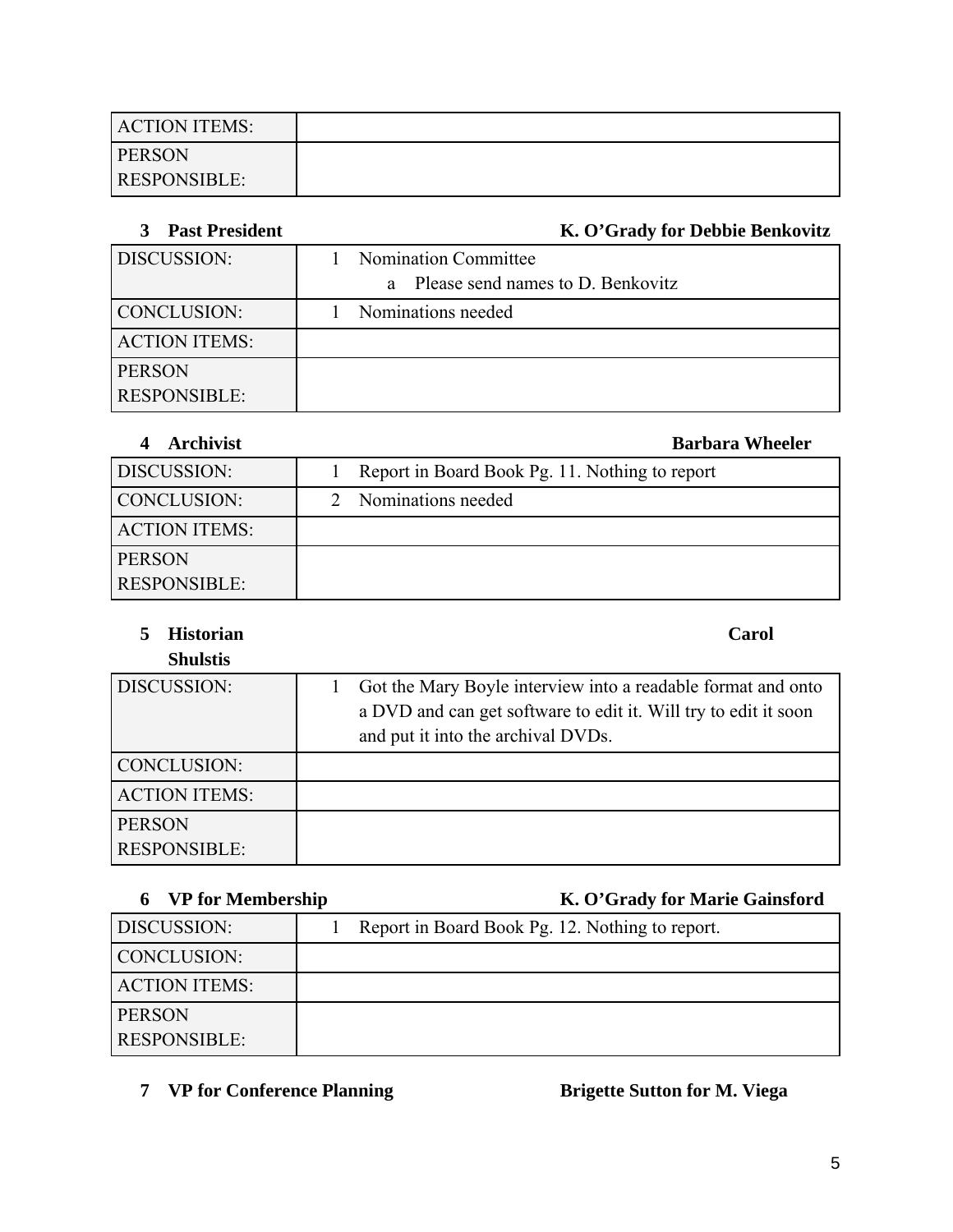| DISCUSSION: | He also has a proposed policy for how to use the Ott funds<br>1      |
|-------------|----------------------------------------------------------------------|
|             | which is our preconference institute:                                |
|             | guidelines:<br>a                                                     |
|             | moneys to fund lunch, handouts copies,<br>$\mathbf{1}$               |
|             | registration cost of speakers, pay for hotel costs                   |
|             | for speakers and incidental costs associated with                    |
|             | successful institute.                                                |
|             | B. Wheeler: needs to feel significant: fees or<br>11                 |
|             | hotels. Lunches may not lead to enthusiasm, but                      |
|             | bringing speakers in is important.                                   |
|             | iii K. O'Grady: we should check in with Otts to                      |
|             | see what they feel is best use of money. Can                         |
|             | bring to them and get more input.                                    |
|             | iv B. Sutton: proposed policy leaving flexibility                    |
|             | but those are significant costs.                                     |
|             | Miriam and Brigette went to visit hotels for 2014 in Buffalo<br>3    |
|             | and Niagara as conference sites. It was very difficult but their     |
|             | recommendation is the Buffalo Hyat Regency.                          |
|             | Seems to be a nice compromise in size.<br>a                          |
|             | April 8-13th.<br>b                                                   |
|             | Room rate \$124 after lots of negotiating.<br>$\mathbf c$            |
|             | Food and bev would be \$11,000.<br>d                                 |
|             | Buffalo business bureau had rep with us and was very<br>e            |
|             | prepared to support and be involved and give tours. A                |
|             | lot around hotel to walk to for food and culture. Free               |
|             | light rail for streets. Only 20 min from Niagara.                    |
|             | Contract has to be signed by end of the month to get                 |
|             | rates negotiated. Discussion tonight but facilitate vote             |
|             | later.                                                               |
|             | K. O'Grady: also get \$1,000 from business bureau for<br>f           |
|             | going there.                                                         |
|             | B. Sutton: fantastic local committee support already.<br>g           |
|             | Already have chair and local community. Great ideas                  |
|             | and the schools and community is very accessible.                    |
|             | B. Sutton: could ask a rep from HPN to go back and<br>$\mathbf{h}$   |
|             | solicit more bids and start search again but can't go                |
|             | with lowest price if we move around the region. It's not             |
|             | the most ideal but it is a great set up with great                   |
|             | committee and enough room. Still be lugging screens                  |
|             | and AV but seems successful.                                         |
|             | K. O'Grady: Miriam was going to check on parking, if<br>$\mathbf{i}$ |
|             | free or with a cost.                                                 |
|             | B. Sutton: only 10 minutes from airport.<br>$\mathbf{J}$             |
|             | K. Sutton: she can put together and send out contract to<br>$\bf k$  |
|             | everyone and we can all look at it and she can also                  |
|             | attach summary to highlight the details and we could                 |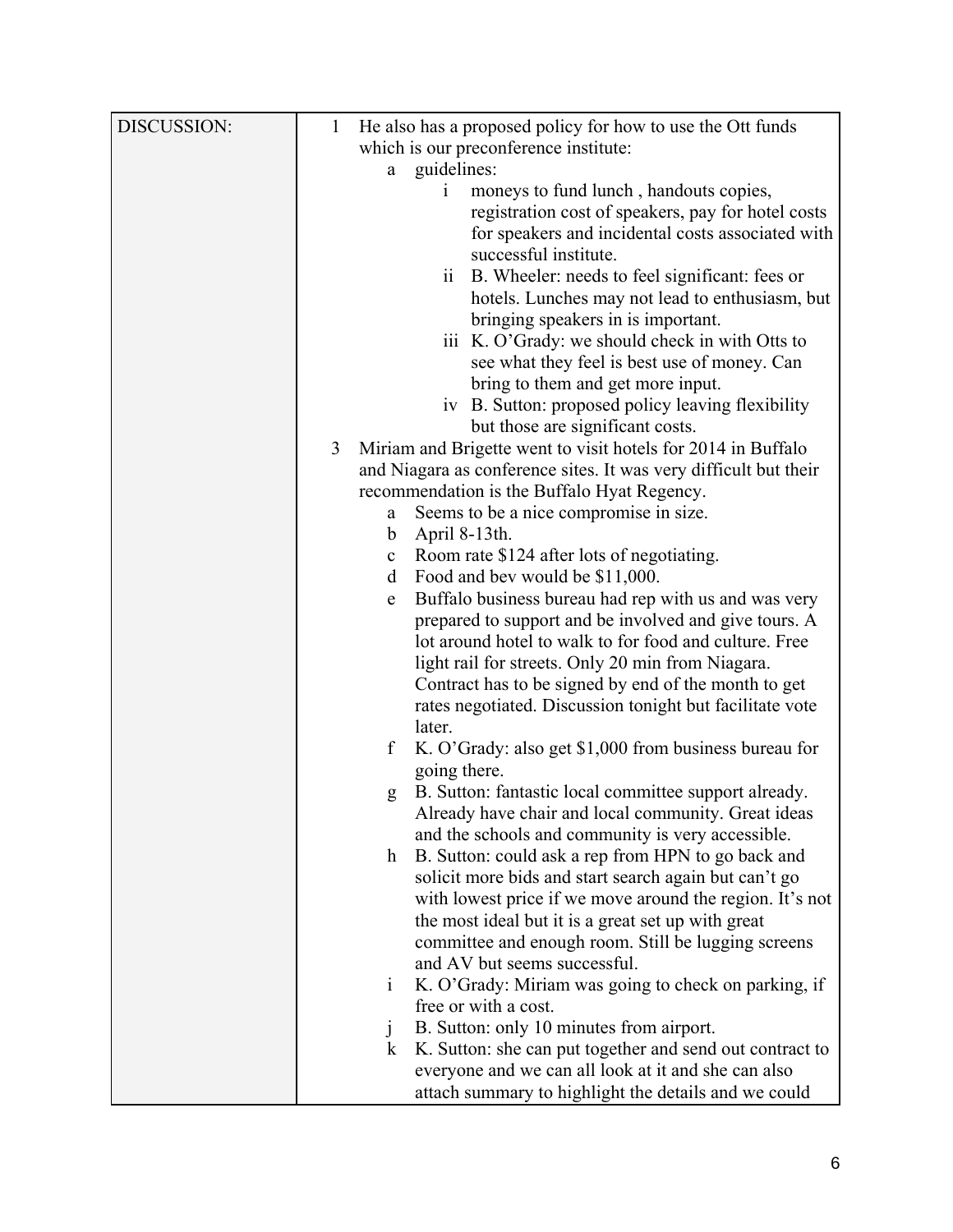|                                      | do that with email vote.<br>C. Shultis: how is the exhibit space?<br>m B. Sutton: fantastic. The room is perfect and nothing<br>way out. Not newest building but space is good. |  |
|--------------------------------------|---------------------------------------------------------------------------------------------------------------------------------------------------------------------------------|--|
| <b>CONCLUSION:</b>                   | Proposed Ott funds policy<br>Proposed conference location                                                                                                                       |  |
| <b>ACTION ITEMS:</b>                 | K. O'Grady will follow up with the Otts to see what they feel<br>the best use of the money will be                                                                              |  |
| <b>PERSON</b><br><b>RESPONSIBLE:</b> |                                                                                                                                                                                 |  |

| <b>Finances</b><br>8 | K. O'Grady for Noel Anderson                         |
|----------------------|------------------------------------------------------|
| DISCUSSION:          | Report in Board Book, Pgs. 13-18. Nothing to report. |
|                      | New travel policy, will vote by email later.<br>2    |
|                      | Make sure to take your reimbursement sheet           |
| <b>CONCLUSION:</b>   |                                                      |
| <b>ACTION ITEMS:</b> |                                                      |
| <b>PERSON</b>        |                                                      |
| <b>RESPONSIBLE:</b>  |                                                      |

| <b>Government Relations Chair</b><br>9 |                      | K. O'Grady for Maria Hricko Fay                                                                                                                                                                                               |
|----------------------------------------|----------------------|-------------------------------------------------------------------------------------------------------------------------------------------------------------------------------------------------------------------------------|
| DISCUSSION:                            | 2<br>from the board. | Report in Board Book, Pgs. 19-22.<br>Charge to MD state task force and approval for members. We<br>can't approve it now but we can approve it via email or the<br>next time we meet. She said charge is attached. No feedback |
| <b>CONCLUSION:</b>                     |                      |                                                                                                                                                                                                                               |
| <b>ACTION ITEMS:</b>                   |                      |                                                                                                                                                                                                                               |
| <b>PERSON</b><br><b>RESPONSIBLE:</b>   |                      |                                                                                                                                                                                                                               |

| <b>10 Public Relations</b> | <b>Anita Gadberry for John Carpente</b>                                                                                                                                                                                              |
|----------------------------|--------------------------------------------------------------------------------------------------------------------------------------------------------------------------------------------------------------------------------------|
| DISCUSSION:                | John still waiting on the PR committee to issue approval for<br>the contact sheet and wondering should it be available to<br>nonmembers.<br>2 C. Shultis: perhaps we should have 2 lists, one for members<br>and one for nonmembers. |
| CONCLUSION:                |                                                                                                                                                                                                                                      |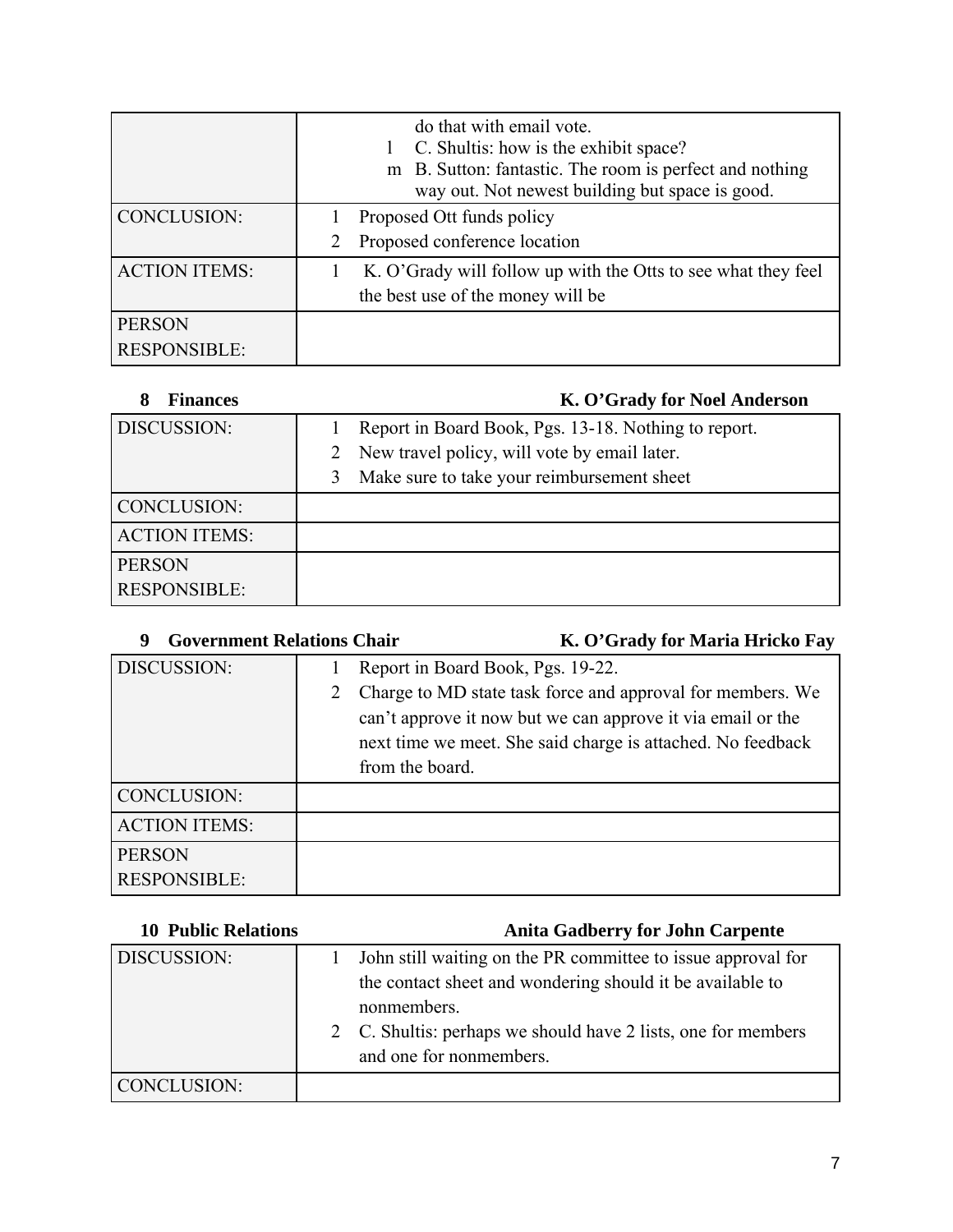| <b>ACTION ITEMS:</b> |  |
|----------------------|--|
| <b>PERSON</b>        |  |
| <b>RESPONSIBLE:</b>  |  |

| <b>11 Student Affairs Advisor</b> |                | <b>Nicole Hahna</b>                                               |
|-----------------------------------|----------------|-------------------------------------------------------------------|
| DISCUSSION:                       | 1              | Nothing new or different from board book.                         |
|                                   | $\overline{2}$ | Updates from meeting this AM meeting: mentoring program to        |
|                                   |                | pair MTs to students maybe in connection with PR committee        |
|                                   |                | somehow. Not for supervision or teaching, but maybe help          |
|                                   |                | with resume, and support. Suggestions for how formally or         |
|                                   |                | informally to set that up.                                        |
|                                   | 3 <sup>7</sup> | AMTAS board started an internship database of personal            |
|                                   |                | experiences with internship sites. Some of the preofessional      |
|                                   |                | members of SAAB were concerned this could become                  |
|                                   |                | negative. There is a call for questions that can be submitted to  |
|                                   |                | use for this database to keep it professional and positive. Due   |
|                                   |                | Dec. 14th.                                                        |
|                                   | $\overline{4}$ | AMTAS is looking for judges for the 2013 E. Thayer Gaston         |
|                                   |                | award. They would love a MAR member as an evaluator. 3            |
|                                   |                | types: research (not in field), clinician and educator. There are |
|                                   |                | 3 judges: MT clinician, non-MT person that is familiar            |
|                                   |                | with/conducts research and an MT professor.                       |
|                                   | 5              | Put forward a request to AMTA for a student member on             |
|                                   |                | masters entry level sub committee, not sure if they will          |
|                                   |                | approve but thought it valuable.                                  |
| CONCLUSION:                       |                |                                                                   |
| <b>ACTION ITEMS:</b>              |                |                                                                   |
| <b>PERSON</b>                     |                |                                                                   |
| <b>RESPONSIBLE:</b>               |                |                                                                   |

## **12 MARAMTS Vice President Emily Walsh**

| 12 REPORT FOR THE PROPERTY |                                           | <b>LAMAN 7</b><br>******** |
|----------------------------|-------------------------------------------|----------------------------|
| DISCUSSION:                | Please buy water bottles at the MAR booth |                            |
| CONCLUSION:                |                                           |                            |
| <b>ACTION ITEMS:</b>       |                                           |                            |
| <b>PERSON</b>              |                                           |                            |
| <b>RESPONSIBLE:</b>        |                                           |                            |

13 Newsletter Editor **K. O'Grady for Mark Ahola**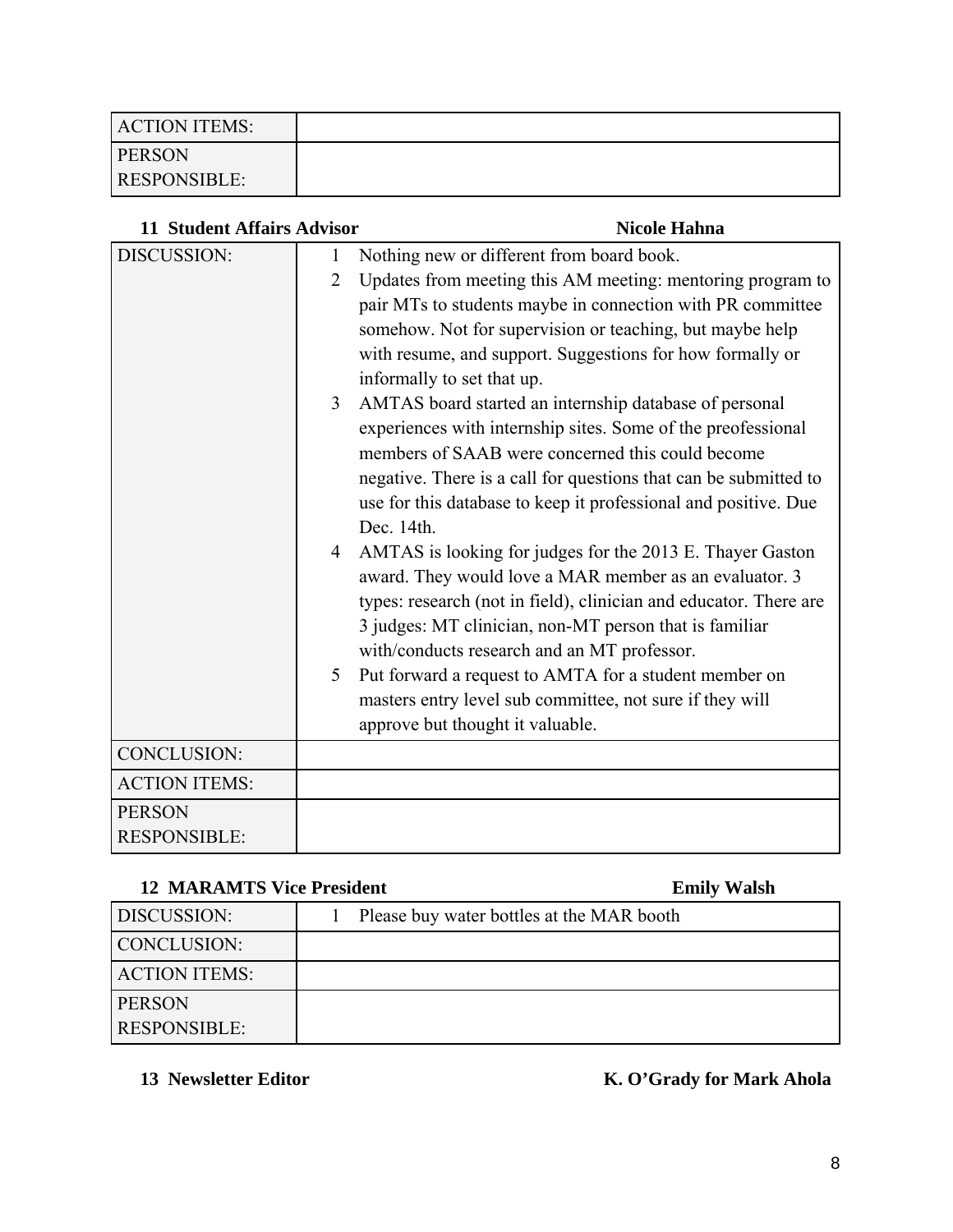| DISCUSSION:                          | audio and video.<br>$\mathcal{D}_{\mathcal{L}}$<br>3<br>4 | Wants to bring newsletter to life and increase media in it like<br>We have 2400 active contacts.<br>Ad prices have been adjusted. Continues to solicit ads.<br>Please submit, for the keynotes portion, any members who've<br>had significant changes: new job, married, etc. and also wants<br>to highlight a member and something exciting about the person<br>professionally, like a new program. |
|--------------------------------------|-----------------------------------------------------------|------------------------------------------------------------------------------------------------------------------------------------------------------------------------------------------------------------------------------------------------------------------------------------------------------------------------------------------------------------------------------------------------------|
| CONCLUSION:                          |                                                           | Please submit to the Newsletter                                                                                                                                                                                                                                                                                                                                                                      |
| <b>ACTION ITEMS:</b>                 |                                                           |                                                                                                                                                                                                                                                                                                                                                                                                      |
| <b>PERSON</b><br><b>RESPONSIBLE:</b> |                                                           |                                                                                                                                                                                                                                                                                                                                                                                                      |

| <b>III. New Business</b> | <b>Kristen O'Grady</b>                                                                                                                         |
|--------------------------|------------------------------------------------------------------------------------------------------------------------------------------------|
| DISCUSSION:              | Discussion of the site and current issues. Got some<br>perspectives on the website from some members. Looking at<br>who is website for?        |
|                          | 2 B. Wheeler: Would be nice to have proposal from a website<br>committee to look at changes and new ideas. A lot goes into<br>website designs. |
|                          | K. O'Grady: will pass info along to Marie.<br>3                                                                                                |
|                          | Also send K. O'Grady anybody else who wants to help, and<br>4<br>they don't have to be on board.                                               |
| CONCLUSION:              |                                                                                                                                                |
| <b>ACTION ITEMS:</b>     |                                                                                                                                                |
| <b>PERSON</b>            |                                                                                                                                                |
| <b>RESPONSIBLE:</b>      |                                                                                                                                                |

# **IV.** Good and Welfare K. O'Grady

| 1 Ovvu anu  , charc | $\mathbf{u} \cdot \mathbf{v}$ or $\mathbf{u} \cdot$                                                              |  |
|---------------------|------------------------------------------------------------------------------------------------------------------|--|
| DISCUSSION:         | 1 G. Ritter-Cantesanu: Member, M. Griest, in need of some<br>support. M. Gainsford will send a card to outreach. |  |
|                     |                                                                                                                  |  |
|                     | 2 B. Wheeler: Ruthlee Adler getting lifetime achievement award                                                   |  |
|                     | and it would be a nice tradition if MAR could start doing                                                        |  |
|                     | something.                                                                                                       |  |
|                     | a A. Gadberry will do something at MAR.                                                                          |  |
|                     | b K. O'Grady: would be great to recognize her at the                                                             |  |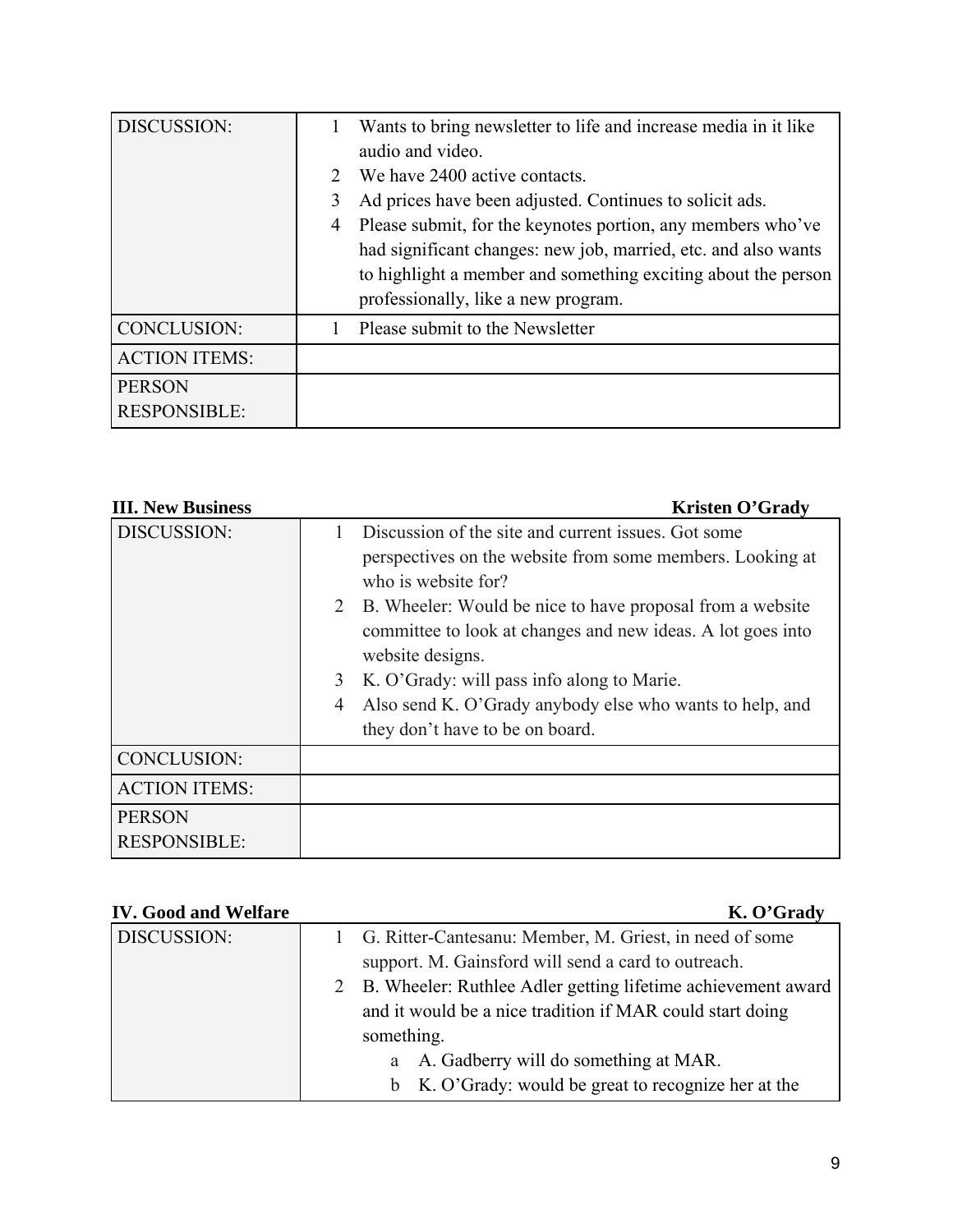|                      | regional conference. |
|----------------------|----------------------|
| CONCLUSION:          |                      |
| <b>ACTION ITEMS:</b> |                      |
| <b>PERSON</b>        |                      |
| <b>RESPONSIBLE:</b>  |                      |

# **V. Adjournment**

| MOTION TO ADJOURN:     | K. O'Grady; motion carries.                  |
|------------------------|----------------------------------------------|
| <b>MEETING CLOSED:</b> | $17:23 \text{pm}.$                           |
| NEXT MEETING:          | Regional conference in Scranton, April 2013. |

# **Board Book Items**

| 1 Archivist  | Pg. $11$     |
|--------------|--------------|
| 2 Membership | Pg. $12$     |
| 3 Finance    | Pgs. $13-18$ |

4 Government Relations Pgs. 19-22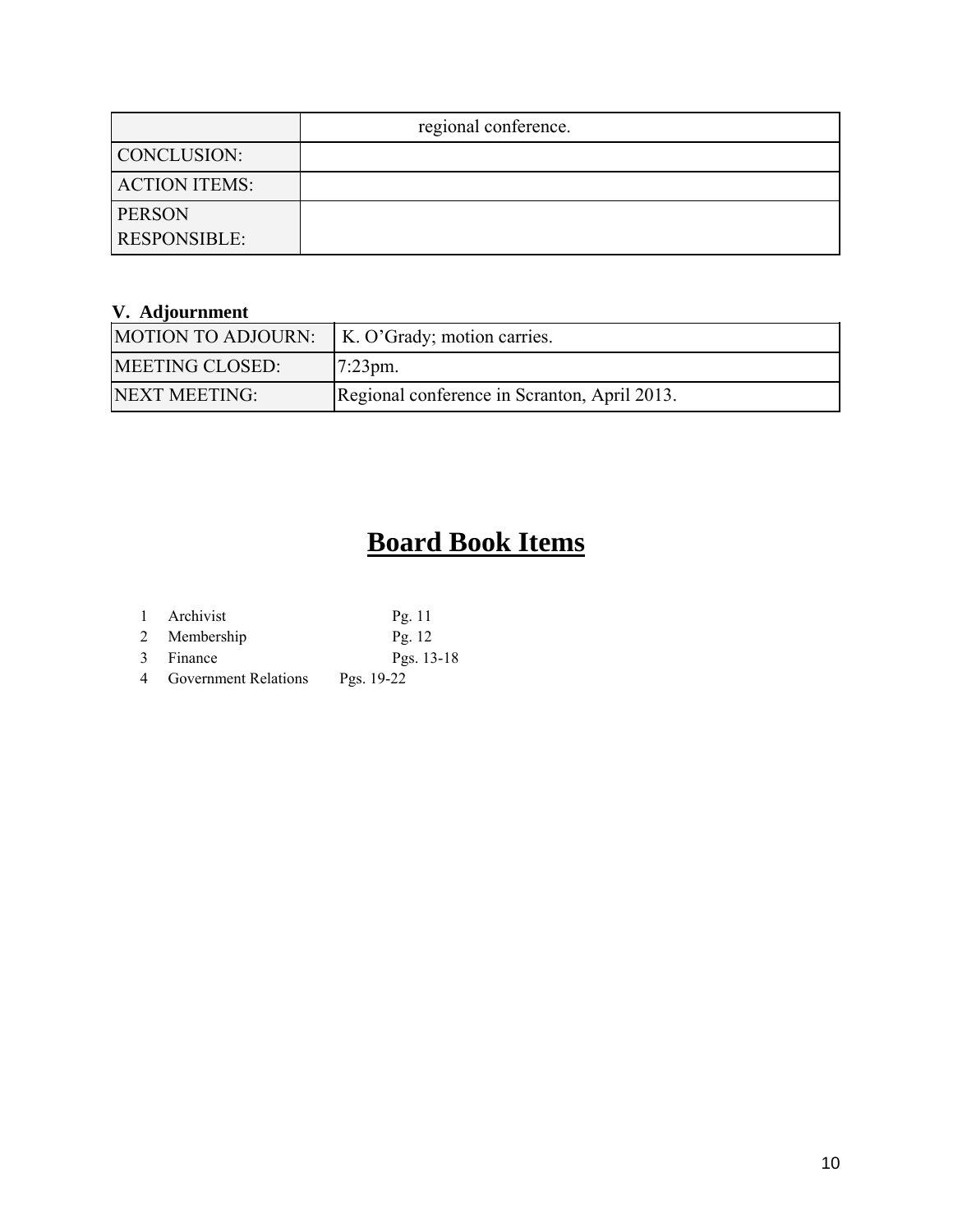# **Archivist Report MAR-AMTA Meeting AMTA Annual Conference - October 2012 Barbara L. Wheeler, PhD, MT-BC, MAR Archivist**

The Archivist Report that was submitted for the September Board Meeting contains most of the information about the Archives, and little has been accomplished in the few weeks since that meeting. There have been a couple of changes, and one question has arisen.

Kristen O'Grady, President, asked for my recommendation for members of the Archives Advisory Group that was approved. I suggested some people, and she has invited them to serve. As far as I know, she has not yet heard from everyone.

The Student Archivist, Meaghan Bakey, has begun a more detailed account of what we have in the Archives. Using the "Finding Aid" that lists many items and categories, she has begun listing our holdings in more detail. This will allow us to know more about what we have and to be able to rely on them when we need access to certain documents.

I will work with the Student Archivist to update the archival materials that are on the MAR-AMTA website, which have not been updated for several years. I hope that I can learn exactly how to do this at the upcoming board meeting. In the future, we plan to have many more portions of the Archives on the web and will be working with the people at Duquesne to do this.

Respectfully submitted,

Barbara L. Wheeler

Barbara L. Wheeler, PhD, MT-BC MAR Archivist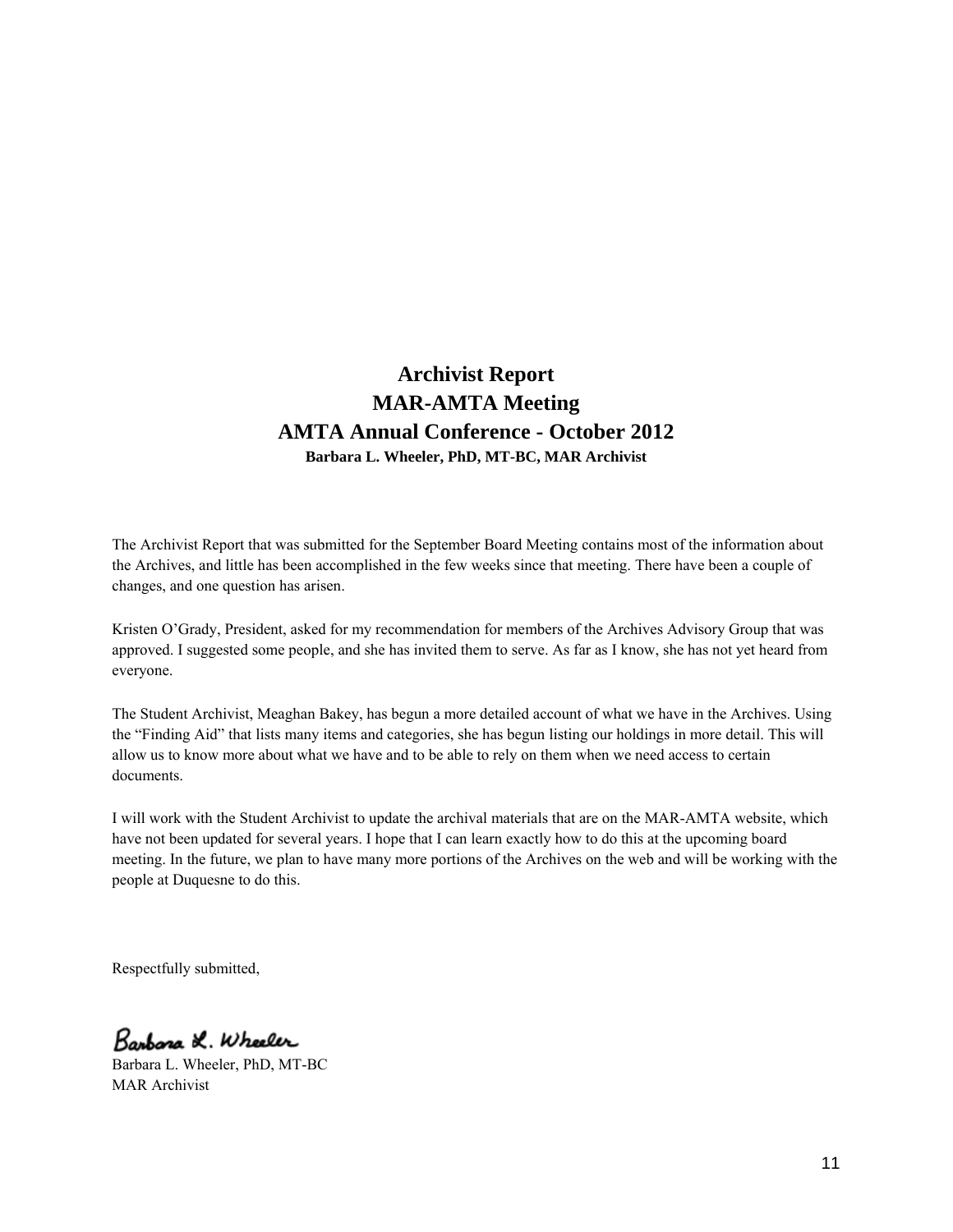#### **Membership Report-Board Meeting (National Conference, 2012)**

- 1 I am working on coming up with a proposal to start a scholarship for our professional members to attend the MAR-AMTA regional conference. I will be modeling the program after the AMTA Conference Scholar program. Should we look at also creating a student conference scholarship to encourage attendance early on in an MT's career?
- 2 I am also working on a separate proposal for a CMTE scholarship to help our members attend more continuing education at a reduced rate.
- 3 I am still working on developing questions to send to the different committee's about what types of information they foresee themselves wanting to put on a members only section of the website. I am hoping to have all the proposals and questions finished by conference and will send them to the board in an email.
- 4 Trying something new in the newsletter to recognize our members, a Member Spotlight. I am going to try to highlight the great things our members are doing in the region. Each Spotlight member will also receive a certificate in the mail. Keep an eye out for it in the newsletter!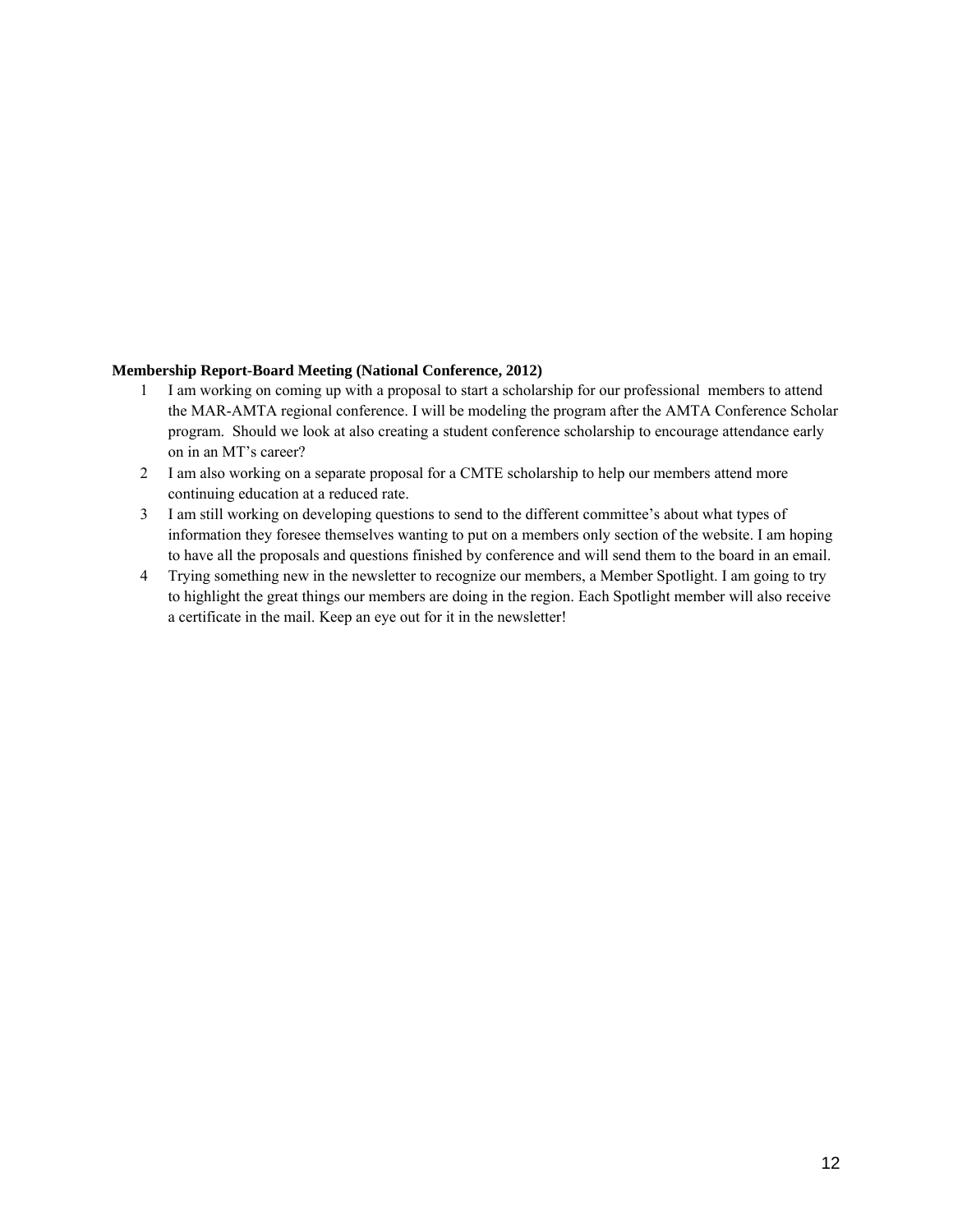**Treasurer Report MAR-AMTA National Conference St. Charles, Illinois - October 2012** Noel Anderson, MT-BC, MAR Treasurer

The Mid-Atlantic Region is in a great financial state. The operating budget holds \$96,477. The conference account currently holds \$2,900. \$10,000 has been moved from the operating budget to the Vanguard liability reserve, for a total of \$37,125.

At the Fall Executive Board meeting the Travel Reimbursement Policy was updated to reflect current gas prices, inflation, and the further distances traveled by executive board members. This travel policy is applicable for executive board members traveling to executive board meetings as well as government relation task forces. Reimbursement has increased from \$15/100 miles to \$25/100 miles.

Gabby Ritter-Cantesanu, our regional secretary, will be handing out reimbursement forms in my absence. Please take a form at the *beginning* of the last regional business meeting. You may return it to Gabby at the end of the meeting or mail it to me at the address indicated on the reimbursement form. Please print legibly.

You qualify for reimbursement if you meet the following requirements:

- You attended all assembly and/or national committee meetings and/or executive board meetings.
- You attended all regional business meetings.
- You attended both AMTA business meetings.
- If you were unable to attend a committee meeting due to a conflict with another meeting, you made arrangements for an alternate to attend the meeting. (The MAR President contacts alternates for the assembly meetings).

●

Thanks for being an important part of our amazing region!

Respectfully Submitted,

Noel Anderson, MT-BC MAR Treasurer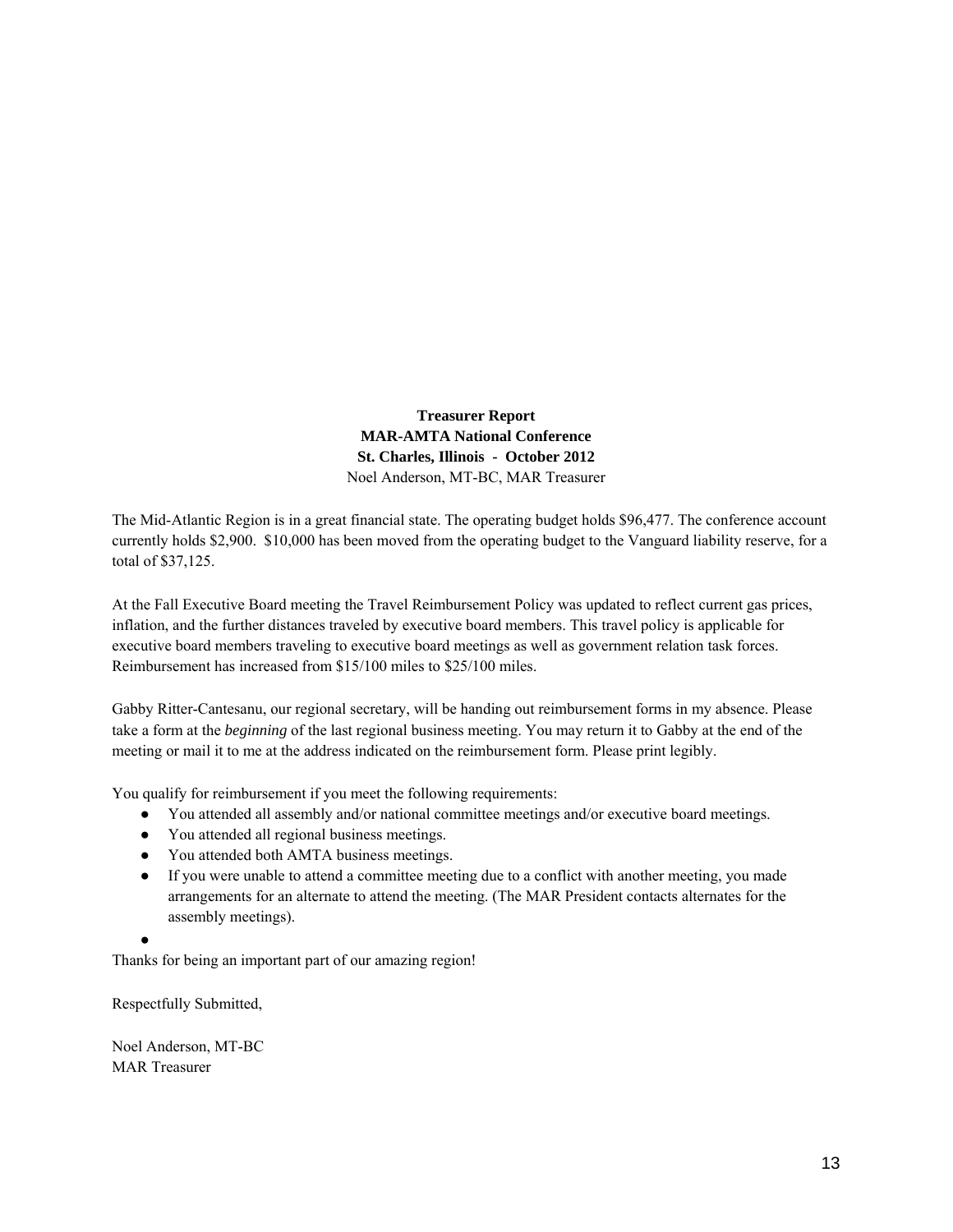# **Travel Reimbursement Policy**

#### *Policies*

1. In the spirit of supporting MAR-AMTA members who want to serve the region but need financial help to do so, MAR will reimburse members who serve the Executive Board for auto and public transportation travel to and from Executive Board Meetings (not including National and Regional Conferences). This reimbursement is only for MAR executive board members who drive to or must take public transportation to the above mentioned meetings. Reimbursement is not to exceed \$175 per person per event. This policy is contingent upon available funds. These funds will be drawn out of the Executive Board Meeting budget line. The rate of reimbursement is as follows:

| <b>Total Miles Traveled</b> | Monies Reimbursed |
|-----------------------------|-------------------|
| $0 - 100$                   | \$25              |
| 101-200                     | \$50              |
| 201-300                     | \$75              |
| 301-400                     | \$100             |
| 401-500                     | \$125             |
| 501-600                     | \$150             |
| 601 and above               | \$175             |

2. In the spirit of supporting MAR-AMTA members who want to serve the region but need financial help to do so, MAR will reimburse members who are chairs of Regional Task Forces for auto or public transportation travel to and from meetings with Legislators contingent upon available funds. Reimbursement is not to exceed \$175 per person per event. These funds will be drawn out of the Government Relations budget line. The rate of reimbursement is as follows:

| <b>Total Miles Traveled</b> | Monies Reimbursed |
|-----------------------------|-------------------|
|-----------------------------|-------------------|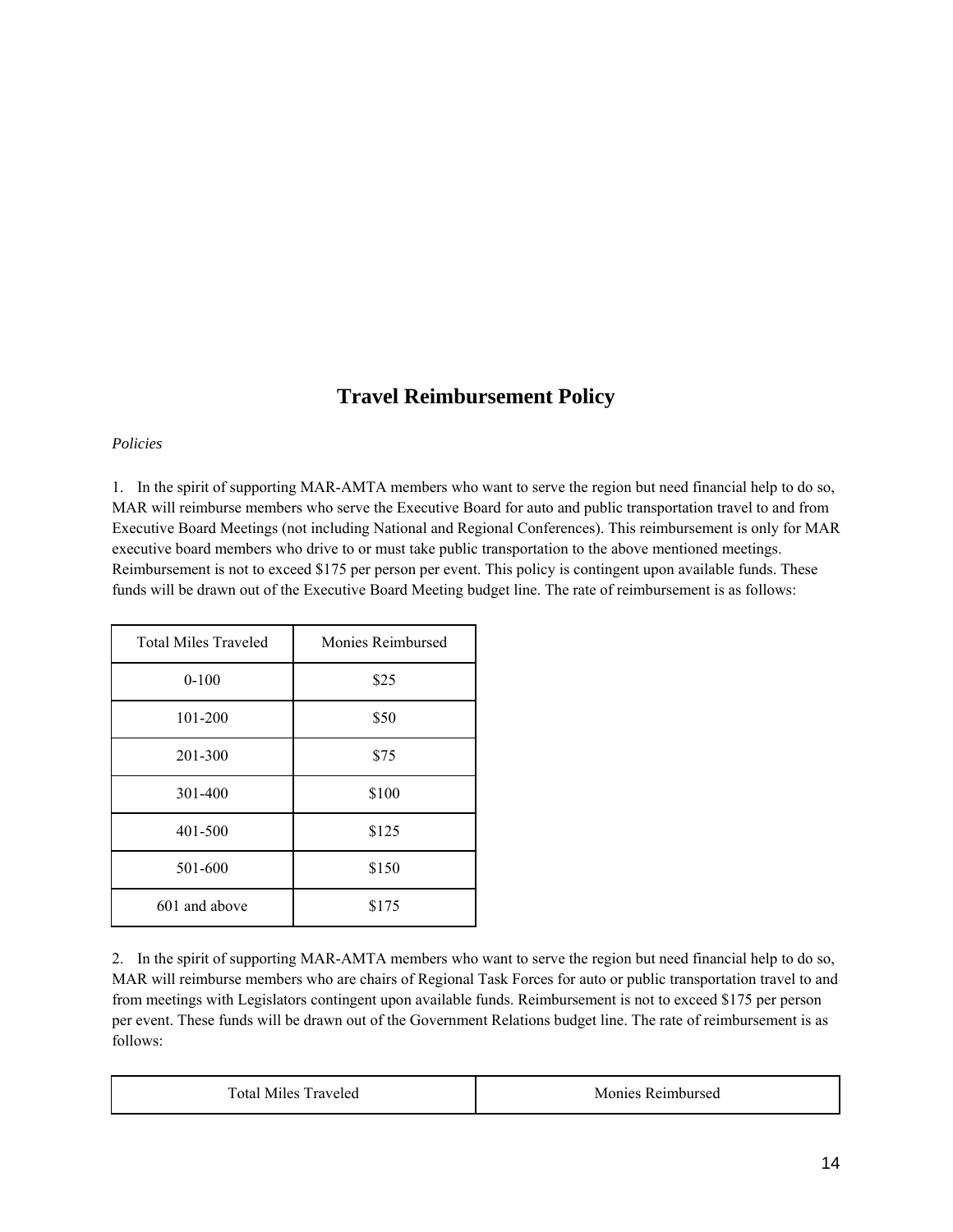| $0 - 100$ | \$25  |
|-----------|-------|
| 101-200   | \$50  |
| 201-300   | \$75  |
| 301-400   | \$100 |
| 401-500   | \$125 |
| 501-600   | \$150 |

#### *Procedures*

1. The driver will submit a Treasury Request Form entailing the miles traveled to the appropriate budget line representative for approval (President or Government Relations Representative).

2. Upon approval the budget line representative will sign the driver's Treasury Request Form and submit it to the Treasurer for reimbursement.

3. The Treasurer will pay out the reimbursement to the requester.

# MAR-AMTA FY 2012-13 Budget

Approved by the Executive Board 9/22/12

| <b>INCOME LINES</b>                | 2012-13     | <b>Budget Line Amount Change</b><br>Explanations                |
|------------------------------------|-------------|-----------------------------------------------------------------|
| Vanguard account                   | \$27,146.00 |                                                                 |
| Vanguard Dividends                 | \$30.00     |                                                                 |
| Previous FY Unspent                | \$2,000.00  |                                                                 |
| Present Year Regional Conf. profit | \$43,491.00 | Some money was unaccounted for<br>in previous conference budget |
| Newsletter Ads                     | \$400.00    |                                                                 |
| Dues                               | \$10,000.00 |                                                                 |
| Next Year Regional Conf. Profit    | \$15,000.00 |                                                                 |
| <b>TOTAL</b>                       | \$96,671.00 |                                                                 |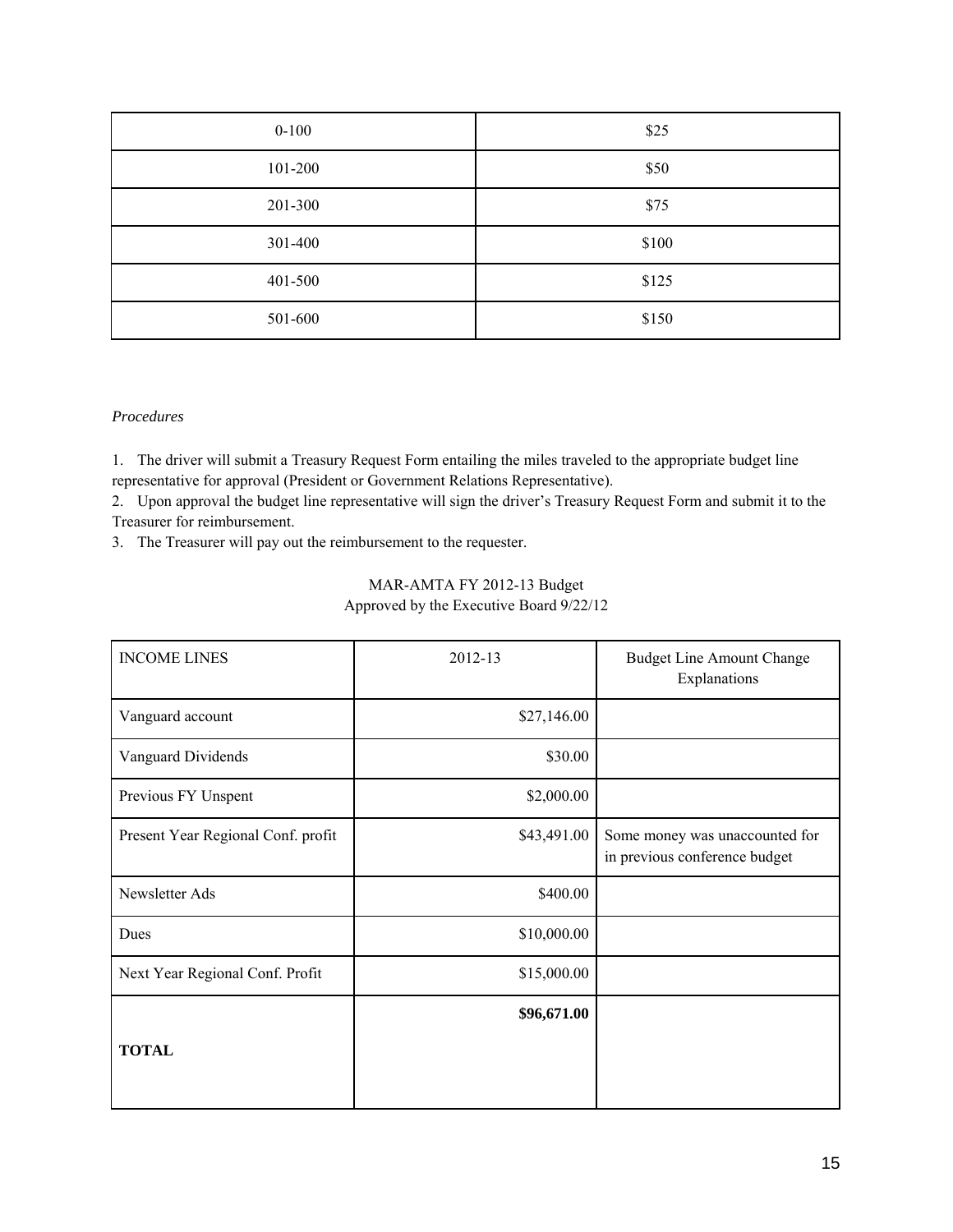| <b>EXPENSE LINES</b>                                                                      | 2012-13                              |                                                                                                                                        |
|-------------------------------------------------------------------------------------------|--------------------------------------|----------------------------------------------------------------------------------------------------------------------------------------|
| Liability Reserve                                                                         | \$40,000.00                          | Add \$10,000                                                                                                                           |
| <b>General Reserve</b>                                                                    | \$6941.00                            |                                                                                                                                        |
| Legal                                                                                     |                                      |                                                                                                                                        |
| Statutory Representation (CT Corp)                                                        | \$455.00                             | Increases at $\sim$ 1%/yr                                                                                                              |
| State of DE Annual Filing Fee                                                             | \$30.00                              |                                                                                                                                        |
| Insurance with AMTA                                                                       | \$2,020.00                           | Increases at $\sim$ 1%/yr                                                                                                              |
| <b>Government Relations</b>                                                               |                                      |                                                                                                                                        |
| Education & Advocacy<br>Legislative Consultant in NY<br><b>Emergency Legislative Fund</b> | \$750.00<br>\$6,660.00<br>\$3,000.00 | Consultant in NY                                                                                                                       |
| Legislative Consultant-General Spending                                                   |                                      |                                                                                                                                        |
| Nat'l Conference Reimbursement                                                            | \$5,250.00                           | \$150/person x 35 persons                                                                                                              |
| Tuning Into Rx Music                                                                      |                                      |                                                                                                                                        |
| Purchase of email list 3x/year<br>Constant Contact online survey fee                      | \$340.00<br>\$90.00                  | Online ballots for election year                                                                                                       |
| Mailing paper copies to members                                                           | \$20.00                              |                                                                                                                                        |
| Office supplies                                                                           | \$100.00                             |                                                                                                                                        |
| Treasurer (checks, stamps)<br>Paper<br>Ink                                                | \$150.00<br>\$30.00<br>\$30.00       | er used for printing online receipts, TR<br>requests/deposits<br>ik for printing treasury requests and<br>deposit forms, letters, etc. |
| VP for Conference Planning<br>Postage, mailing to conference committee                    | \$100.00                             | ostage for sharing information with<br>conference committee                                                                            |
| Travel Expenses for VP & RCC                                                              | \$1,900.00                           |                                                                                                                                        |
| Continuing Education<br>Postage                                                           | \$200.00                             |                                                                                                                                        |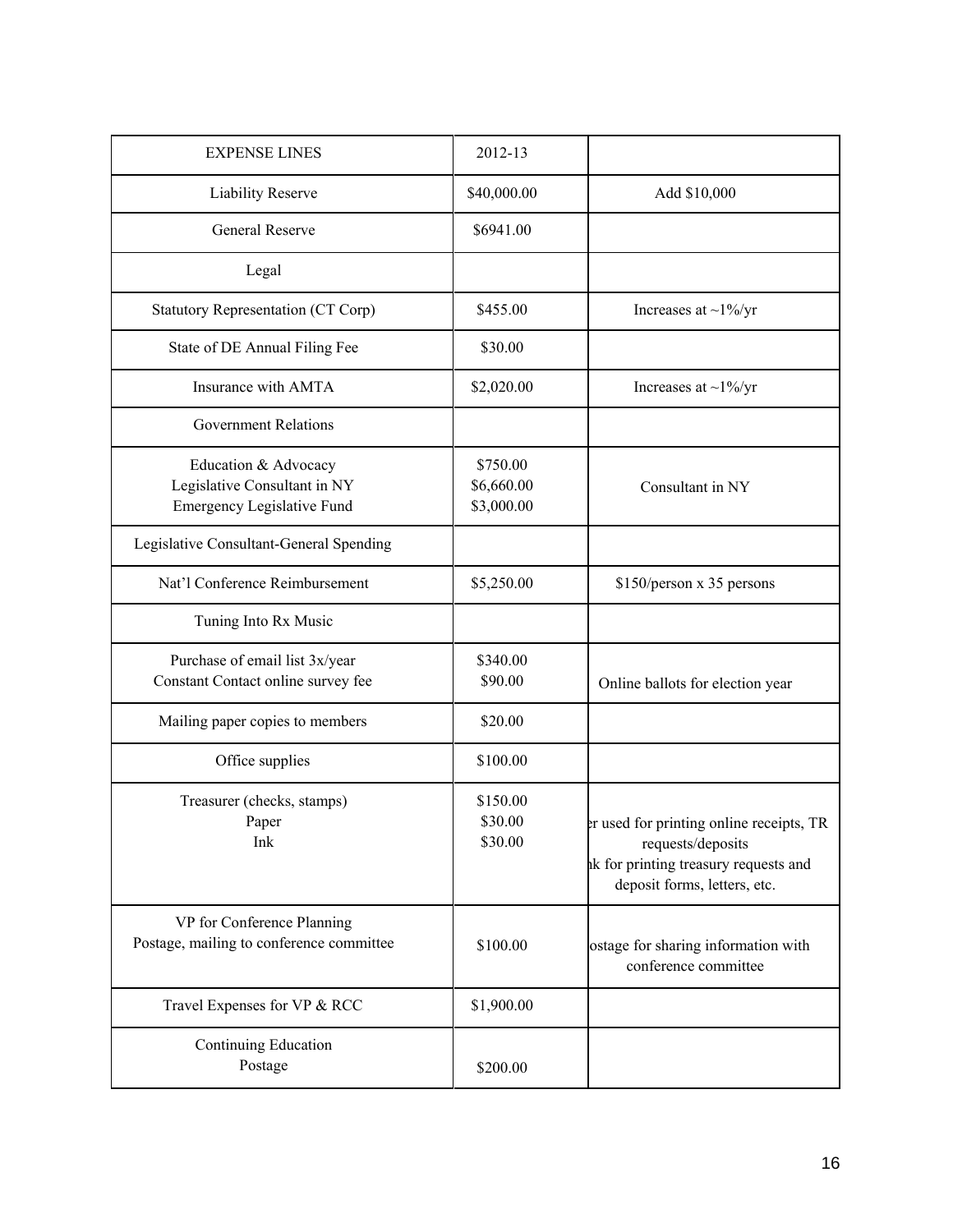| <b>State CMTE CBMT Fees</b>                              | \$600.00              |                                        |
|----------------------------------------------------------|-----------------------|----------------------------------------|
| Stationary, ink                                          | \$200.00              |                                        |
| President's Travel                                       | \$1,000.00            |                                        |
| EB Meetings in Scranton                                  |                       |                                        |
| Fall Travel                                              | \$2000.00             | sible increase in travel reimbursement |
| Fall Hotel                                               | \$1,200.00            | Match cost from previous year          |
| Fall Food/copies                                         | \$600.00              |                                        |
|                                                          |                       |                                        |
| Recording Secretary<br>Flash drive to backup information | \$25.00               | Flash drive to backup information      |
| Photocopies for EB & General<br>Meetings                 | \$45.00               |                                        |
| Webmaster                                                |                       |                                        |
| Newsletter, Updates, Conference<br>(53 hours @ \$45/hr)  | \$2,400.00            |                                        |
| Website/Domain name                                      | \$100.00              |                                        |
| Passages                                                 | \$250.00              |                                        |
| Jenny Shinn Awards<br>Print certificates, frames         | \$1,500.00<br>\$50.00 |                                        |
| <b>Student Advisor</b>                                   | \$600.00              | <b>Travel to Passages</b>              |
| Students (MARAMTS)                                       | \$3,100.00            |                                        |
| <b>Public Relations</b>                                  |                       |                                        |
| Purchase of PR supplies from AMTA                        | \$1,000.00            |                                        |
| Shipping of displays and brochures                       | \$1,000.00            |                                        |
| Accountant                                               | \$200.00              | Advise treasurer concerning taxes      |
| VP Membership                                            |                       |                                        |
| Membership Fund                                          | \$1,000.00            |                                        |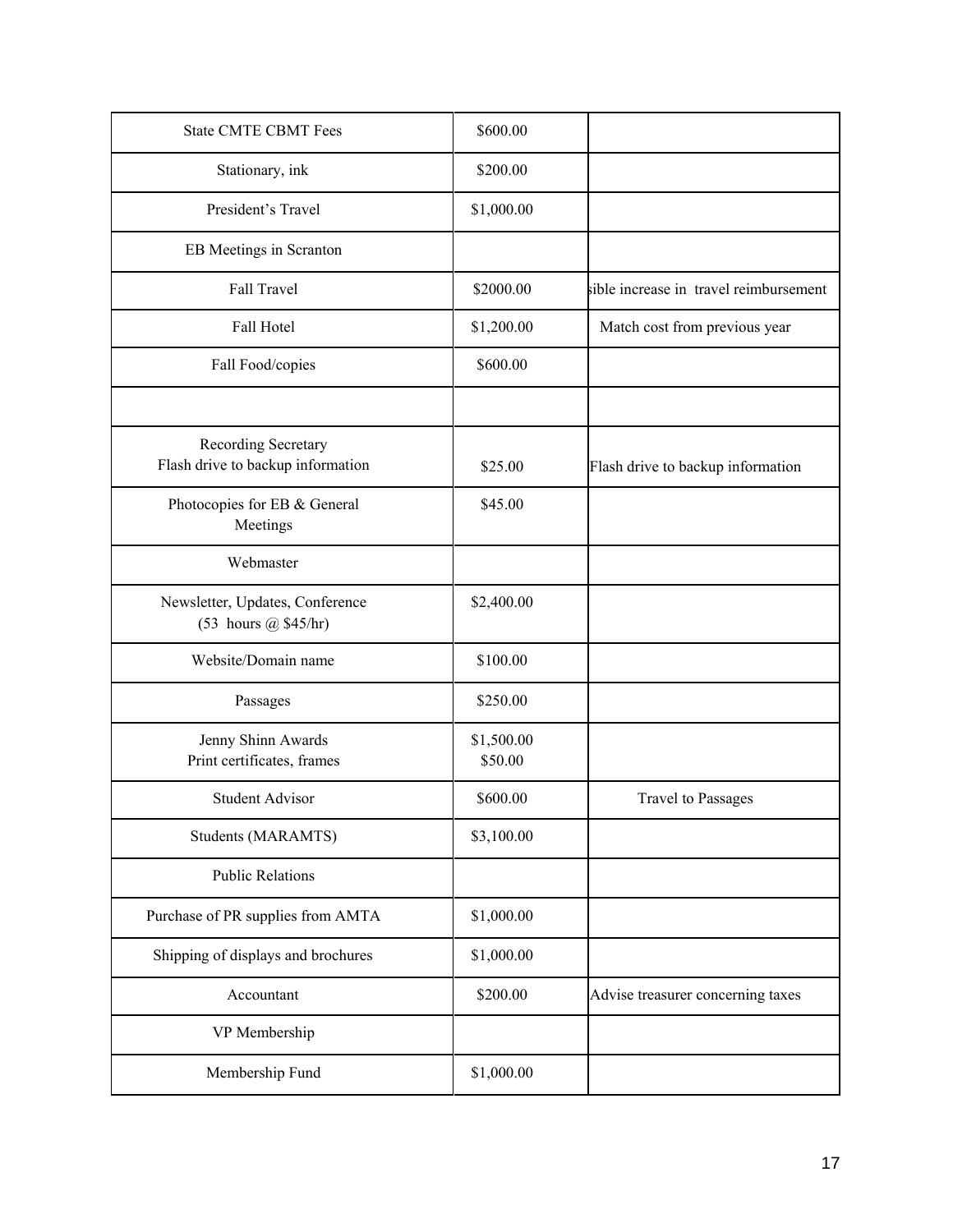| Cards for Members, postage, printing<br>New MT-BC certificates, gifts                                                   | \$75.00<br>\$100.00                 | Cards, postage, printing                                                                                                                         |
|-------------------------------------------------------------------------------------------------------------------------|-------------------------------------|--------------------------------------------------------------------------------------------------------------------------------------------------|
| Archivist                                                                                                               |                                     |                                                                                                                                                  |
| <b>Student Archivist</b><br>Trip to Duquesne<br>ostage reimbursement for those who send item to<br>archives (\$10 min.) | \$1,000.00<br>\$1,000.00<br>\$60.00 | Visit to Archives<br>ostage reimbursement for people who<br>nd material to Archives at their own<br>pense; only reimbursed when \$10 or<br>more) |
| President's Discretionary                                                                                               | \$500.00                            |                                                                                                                                                  |
| President-Elect (copies of bylaws)                                                                                      | \$250.00                            |                                                                                                                                                  |
| President's Clerical                                                                                                    | \$20.00                             |                                                                                                                                                  |
| <b>Research Committee</b>                                                                                               |                                     |                                                                                                                                                  |
| Guest presenters for CMTE                                                                                               | \$1,000.00                          | Airfare for guest presenter                                                                                                                      |
| Research track booklet                                                                                                  | \$250.00                            |                                                                                                                                                  |
| <b>MAR Research Award</b>                                                                                               | \$2000.00                           |                                                                                                                                                  |
| <b>Travel Reimbursement</b>                                                                                             | \$200.00                            |                                                                                                                                                  |
| Historian (New historical video)                                                                                        |                                     |                                                                                                                                                  |
| Video replication on archival DVD                                                                                       | \$150.00                            |                                                                                                                                                  |
|                                                                                                                         |                                     |                                                                                                                                                  |
| Past-President                                                                                                          | \$1,500.00                          | 2012 Ballots if needed                                                                                                                           |
| <b>Community Service</b>                                                                                                | \$150.00                            |                                                                                                                                                  |
| Philanthropy                                                                                                            | \$150.00                            |                                                                                                                                                  |
| Regional Conf. Reimbursement                                                                                            | \$3,000.00                          |                                                                                                                                                  |
| VP for Conference Planning-Elect                                                                                        | \$330.00                            |                                                                                                                                                  |
| <b>TOTAL</b>                                                                                                            | \$96,671.00                         |                                                                                                                                                  |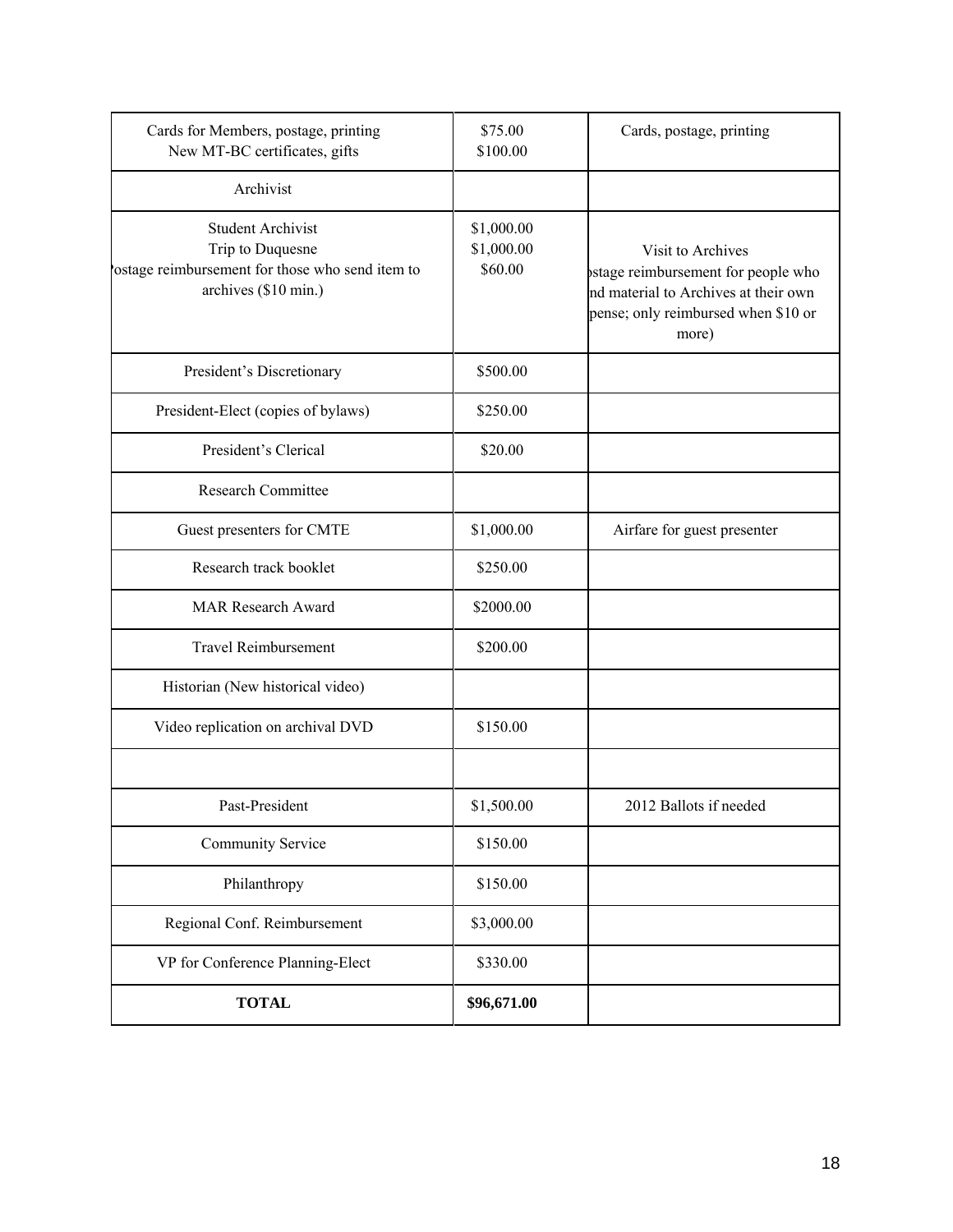### **Charge to the Maryland State Task Force on Occupational Regulation**

The establishment of the Maryland State Task Force (MDSTF) is in accordance with the MAR's ongoing support of the AMTA and CBMT State Recognition Operational Plan (April, 26, 2010). All MAR task forces are convened to accomplish specific goals set out by the MAR Executive Board. A formal recognition of MDSTF by the MAR Executive Board is necessary in order for MDSTF to avail itself of the support (financial and otherwise) from the Region. A review of the AMTA and CBMT State Recognition Operational Plan is strongly recommended in order to structure the work of the Task Force (See attached).

All MAR state task forces on occupational regulation fall under the Government Relations Committee. The Chair of the MDSTF will report to the MAR Government Relations Chair. However, the free flow of information between MAR, AMTA, and CBMT is expected.

1) Scope and length of term:

a. Members of the MDSTF will be approved by the MAR Board at the October 2012 Executive Meeting

b. Subsequent members of the MDSTF will be selected by the MDSTF and submitted to the MAR Board for approval

c. The MAR Board will approve members of MDSTF via email

d. The Charge to the Task Force must be reaffirmed by the MAR Board March 2013

e. Members to the MDTF are asked to commit to two year terms, corresponding to the length of time of the current charge, but if vacancies arise, the MDSTF can recommend a new member

f. The MDSTF will include five professional members and one student member. The professional members should represent the practice of music therapy in Maryland both in clinical population and in geography

2) The role of the Chair will include the following:

a. Coordinate the work of the Maryland State Task Force (MDSTF)

b. Provide the Government Relations Chair of MAR, President of MAR, the AMTA Government Relations Director, and the CBMT Regulatory Affairs Advisor with verbal and/or written summary reports of activity of the MDSTF at all regularly scheduled Executive Board/Board of Director meetings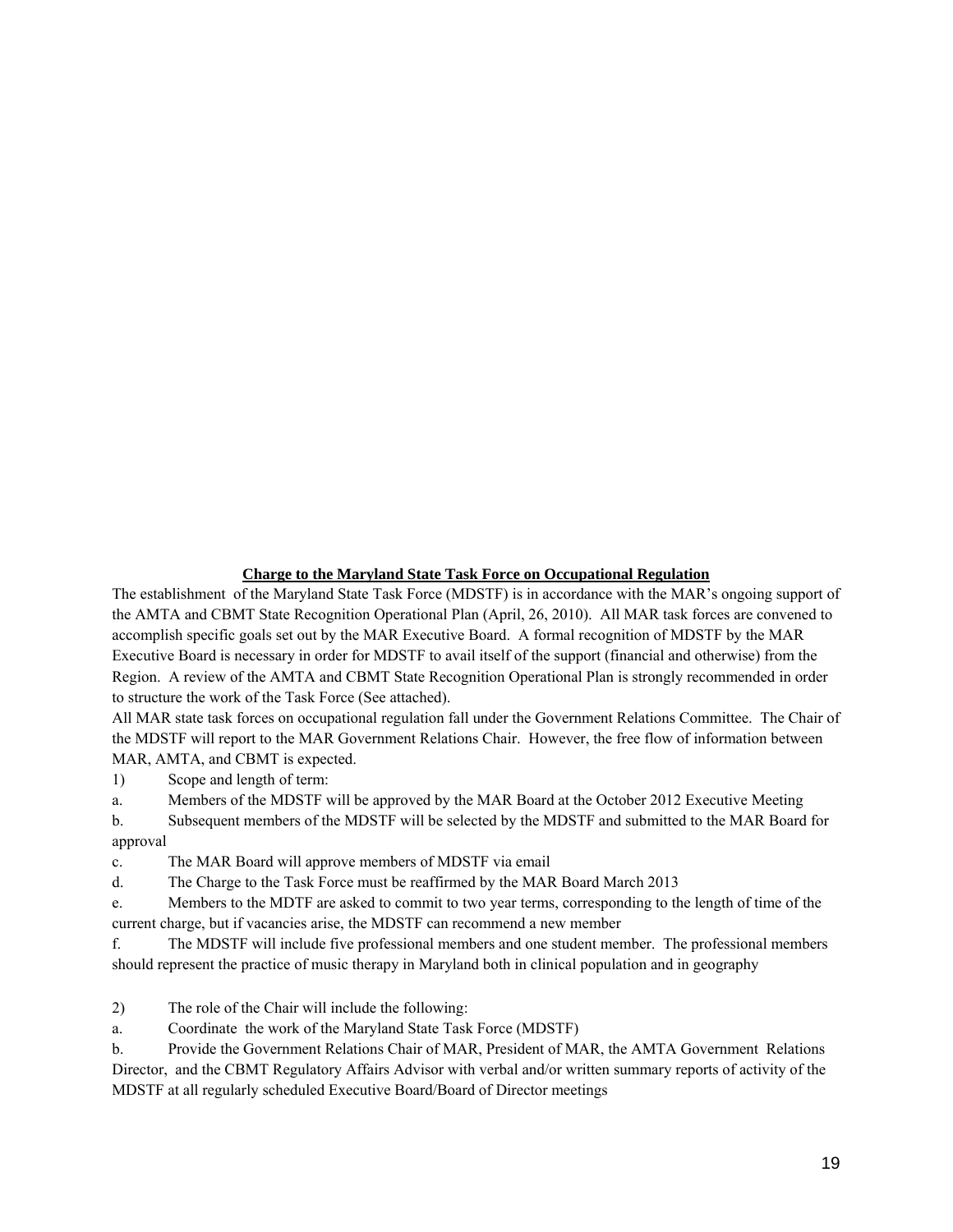c. Determine deadlines for feedback or votes. The Chair has the authority to take action on MDSTF business based on the feedback or votes received by the identified deadlines

3) The role of the Members will include the following:

a. Participate in Task Force meetings as scheduled

b. Fulfill the goals designed and set forth by the NYSTF in accordance with the MAR charge and AMTA and CBMT State Recognition Operational Plan

c. Participate in round-table discussion regarding legislative issues at Regional conference

4) The role of the MAR Executive Board:

a. Provide a single point of contact to the MAR Executive Board to the AMTA and CBMT via the Government Relations Chair

b. Provide support, financial and otherwise, as needed to the MDSTF. Such expenses may be mileage/tolls, lodging, meals, phone, printing, postage, and other related expenses. Any expense over \$200.00 must be approved per MAR fiscal policy

c. Facilitate communication between the state task forces

#### **AMTA and CBMT State Recognition Operational Plan**

2010

**Major Goal:** Achieve state recognition for the music therapy profession and the MT-BC credential required for competent practice.

**Outcome:** Appropriate state agencies will include music therapy and the MT-BC credential within their listings of recognized professions and providers.

**Objective:** Proceed systematically throughout all 50 states focusing first on the states where increased reports of issues related to access are requiring attention.

#### **Tasks/Action Steps:**

a.) Prioritize order of states needing current attention, in groupings of 5-7 states at a time.

b.) Create state-based task forces to work together with AMTA and CBMT to facilitate and implement the

operational plan of objectives and tasks.

c.) Identify the state agency(s) and system(s) that regulate related professions.

d.) Identify the state agency(s) which list or recognizes professions for service inclusion. The list includes but is not limited to the Department of Health, Department of Education, Department of Aging, Medicaid, etc.

e.) Identify where, if listed, music therapy is currently located in state statutes, regulations and agency documents.

f.) Analyze data and investigate methods required to enact changes in state statutes, regulations, and agency documents.

- 1. Consider the need for exemption language in existing state statutes, regulations and agency documents.
- 2. Consider the process required for inclusion of specific music therapy listing within state agency regulations.

3. Consider the feasibility of and the process required to create official state recognition (i.e., certification,

registration, or licensure).

g.) Determine legislative or regulatory actions to be recommended.

h.) Collect data on music therapy practice and create state-specific fact sheets for use in advocacy.

i.) Implement state advocacy plan, which includes communication with state legislators, state agencies, professional and consumer advocates.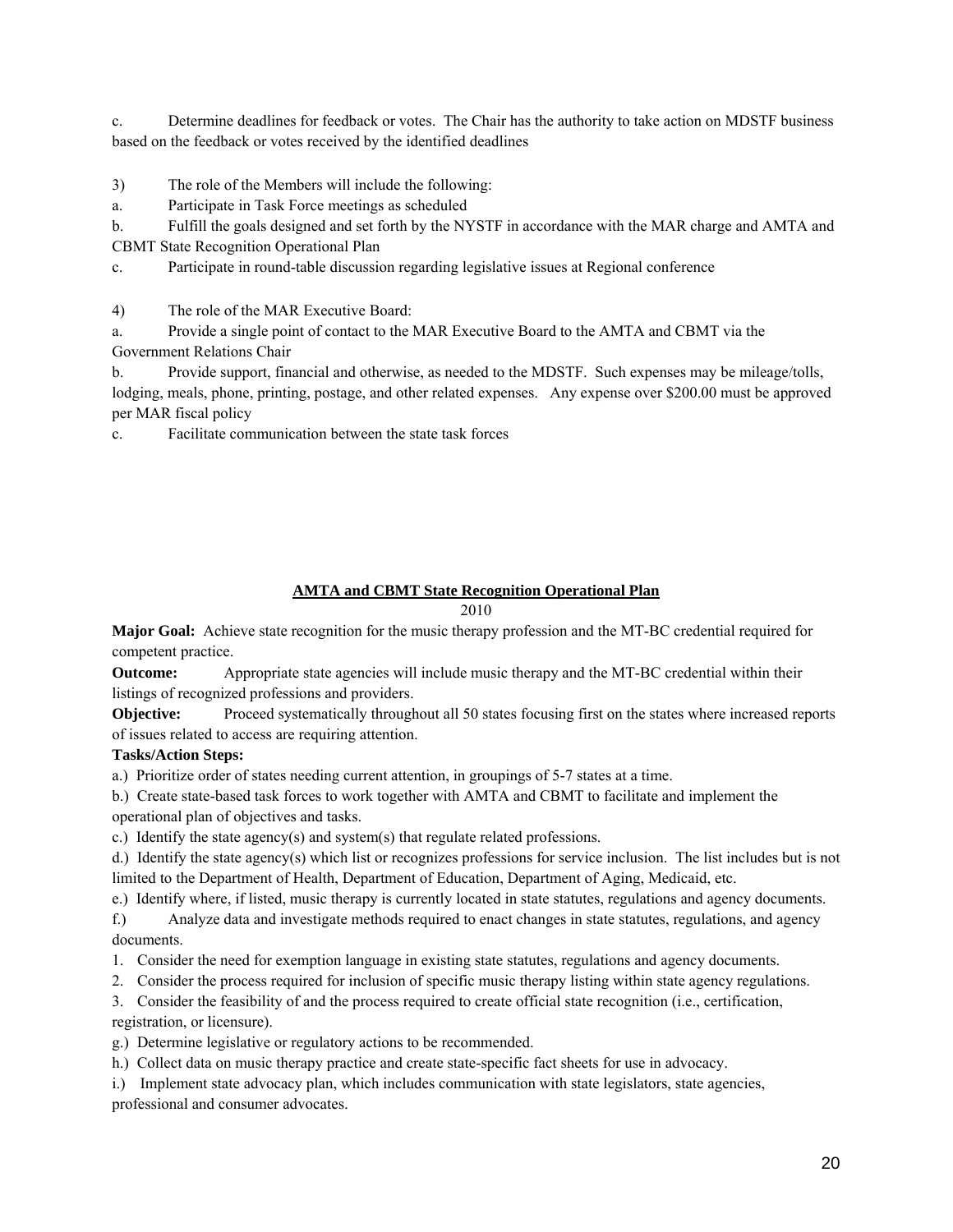j.) Utilize state music therapy representatives to assist with implementation.

# **MAR Government Relations Report**

AMTA Conference October 2012 Respectfully Submitted by Maria Hricko Fay

### 1 **Maryland State Task Force**

- a Approval of the MD Charge (see attachment)
- b Approval for members:
- 1. Nicole Bowen
- 2. Anne Lipe
- 3. Gabby Ritter-Cantesanu
- 4. Niki Runge
- 5. Darcy Lipscomb
- 6. Jessica McAllister
- 7. Nadine Wobus and Ruthlee Adler will be 2nd string members and will help out if needed
	- a Approval of student member Ashley Carlisle acarlisl08su.edu
	- b Appointment of the chair will be discussed during the first phone conference call
	- c Conference call TBA

### 1 **New Jersey State Task Force**

- a Informed Richard Ehelebe, NJSTF chair, of MAR Board Approval of members: Alecia Meila, Paula Unsal, Beth Wall, Melissa Santiago, Lynn Coyle, and student rep. Kaitlyn Anastasi
- b After National Conference a conference call will be planned

#### 1 **Virginia State Task Force**

a Conference call set for week of November 12, 2012. No new news to report at this time.

#### 1 **New York State Task Force**

a Still waiting to hear about the status of Beth McLaughlin's nomination to the NYS Mental Health Practitioner's Board, to replace the position vacated by the conclusion of Bryan Hunter's term. Donna will be contacting David Hamilton regarding this matter.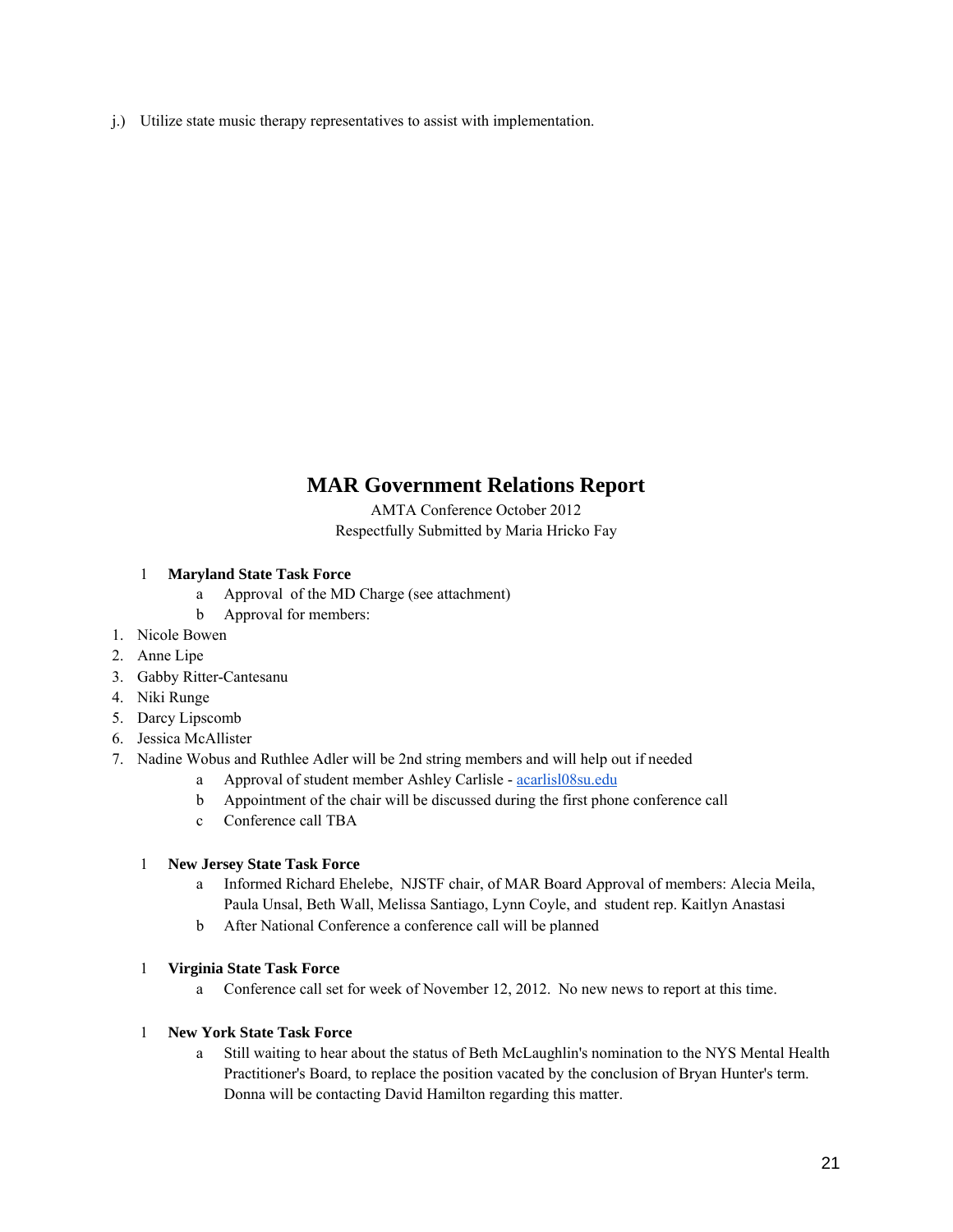- b Donna will also be contacting David Hamilton about The New School. There have been additional concerns about the CAT certificate program at The New School. There has been more than adequate time and offers of support to address the situation and it is clear there is no intention to collaborate. NYSTF and AMTA have made efforts to resolve this matter over the last 5 years. NYSTF is seeking what the 'next step' should be. There are no procedures on the OP website for an organization or group to report a violation, only individuals, and that is specifically geared toward clinical practice issues.
- c NYSTF is presenting a concurrent session at the conference, scheduled for Saturday, October 13 from 9:30-10:30.
- d NYSTF is also submitting a proposal for a concurrent session at the MAR conference in Scranton, with a panel of representatives from each of the 5 NYS schools offering degrees.
- e There is no conference call scheduled but this will be encouraged to be set up after conference .

#### 1 **Pennsylvania State Task Force**

- a The PASTF was informed of MAR Board approval for the following personal changes: Valerie Uschock stepping down as chair of the PA Task Force, Nicole Hahna and Melanie Walborn working as co-chairs to the task force, and welcoming new members Paul Nolan and Kimberly Studebaker to address LPC questions.
- b Planning an advocacy CMTE at the MAR Conference in Scranton that addresses advocacy on the state level with a state hill day being planned for the late spring.
- c Next conference call scheduled for November 13, 2012 at 9PM

#### **An email was sent to the task forces with the following points:**

- 1 A reminder that student members on the task force need to be approved by the MAR Board. Student task force members should be upper-level junior, senior, or graduate students. It would be helpful if when nominated to have some of the qualifications of the student to present to the board.
- 2 To review the MAR website and the information related to government relations for each state on the website. Much of it is outdated. Each task force was encouraged to update this information and to identify poignant information to be included on each state's page. State task forces were encouraged to submit ideas/changes to the government relations chair to make the government relations information on the MAR website more user friendly and accessible. They were also encouraged to check their state website (if applicable) and see if the information is current on there as well. The government relations chair will be coordinating this information. It is hoped that all the MAR states (with active task forces) will have updated information on the MAR website by the regional conference. This will also be discussed during upcoming phone conference calls.
- 3 To make sure the government relations student member is in their contact list. State task forces were informed that Melinda Korte should be included in all communications regarding the MAR state task forces and that she will also be on some of the phone conferences.
- 4 A new email address was set up for the government relations chair. Please send future emails regarding MAR government relations to the following address: margovernmentrelations@gmail.com.

#### **INFORMATION FROM THE NATIONAL OFFICE REGARDING NATIONAL CONFERENCE:**

#### **Advocacy Booth**

There is going to be a BRAND NEW booth in the Exhibit Hall this year: an Advocacy Booth! The purpose of the booth is (1) to make conference participants aware of the advocacy and state recognition process and (2) to give